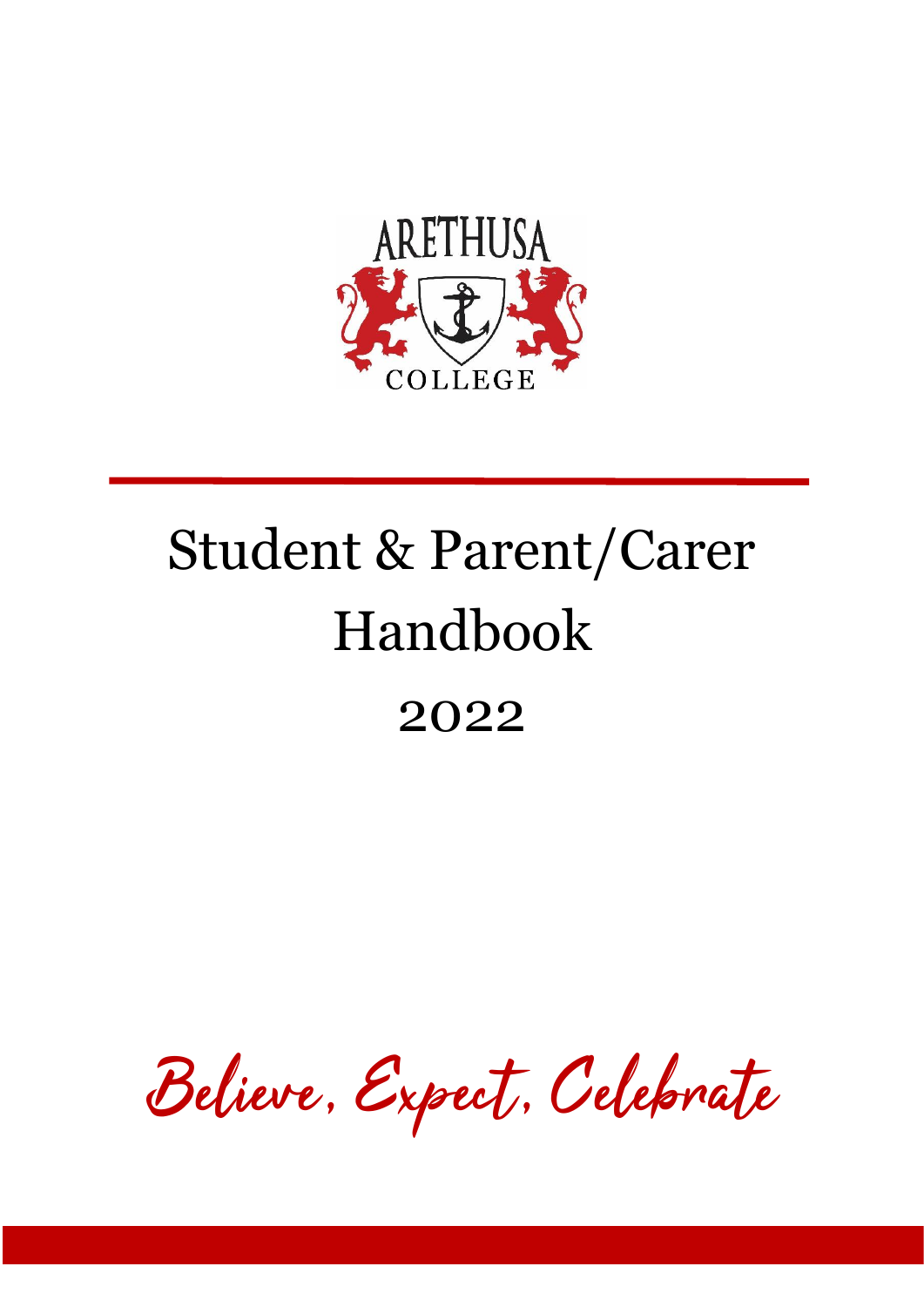

# **TABLE OF CONTENTS**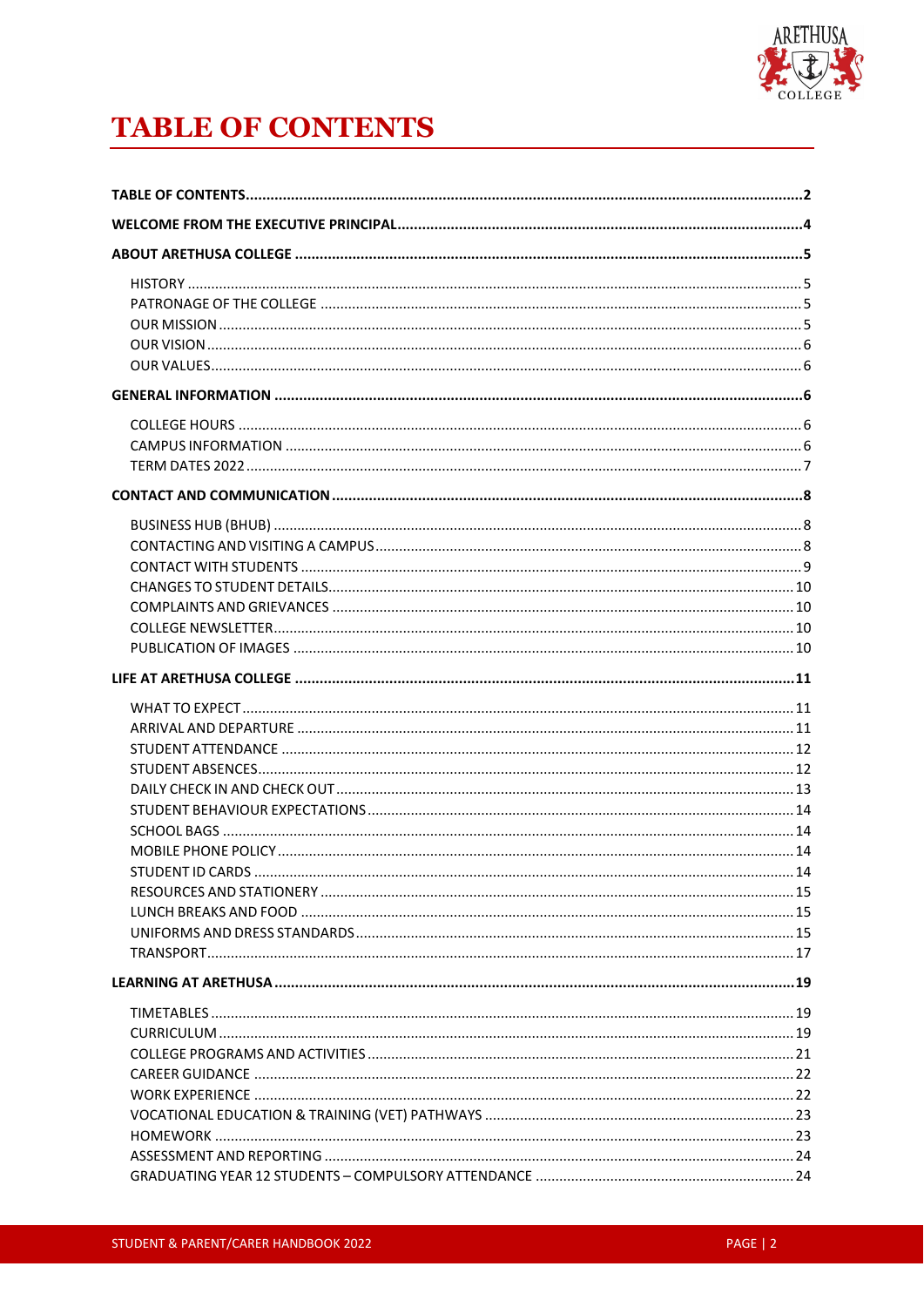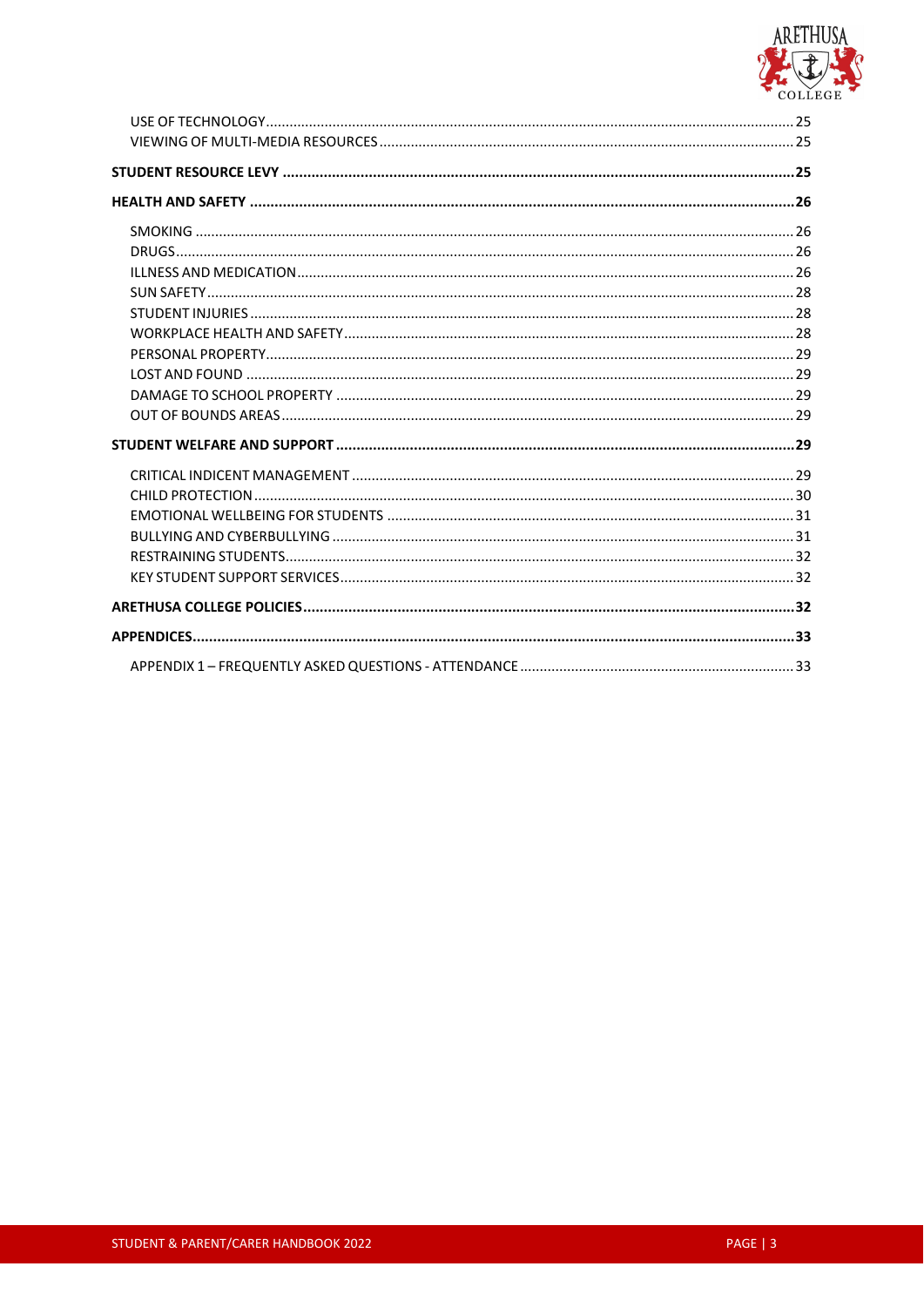

# **WELCOME FROM THE EXECUTIVE PRINCIPAL**

Dear Parents, Carers and Students,

Thank you for choosing Arethusa College, we look forward to you joining our College community.

We are a co-educational secondary school with campuses around South-East Queensland. I lead a team of experienced, dedicated and caring staff, who are passionate about seeing young women and men experience and engage in positive educational outcomes.

We pride ourselves on being innovative, flexible and agile in our approach to teaching and learning. We believe that education should be student shaped; designed around their individual needs and interests.

At Arethusa, we believe that we are better when we are surrounded by a safe and supportive community in which we can grow and develop. We believe that it benefits everyone when we think beyond ourselves; to find what is uniquely ours to contribute for the benefit of others. We believe in leadership that is by the students, for the students. We believe that diversity is key; a strength that should be utilised and celebrated each and every day.

We hope that you find that Arethusa College offers an avenue for students to engage and find success in a positive education experience.

At Arethusa, you'll find we are more than just a school. We are a community that want to support each young person – socially, emotionally, physically, spiritually and intellectually.

This handbook has all the information you need to know about attending Arethusa College. We appreciate you taking the time to read it as we know it will help answer any questions you might have and give you an understanding of what you can expect.

Yours sincerely,

Lisa Coles Executive Principal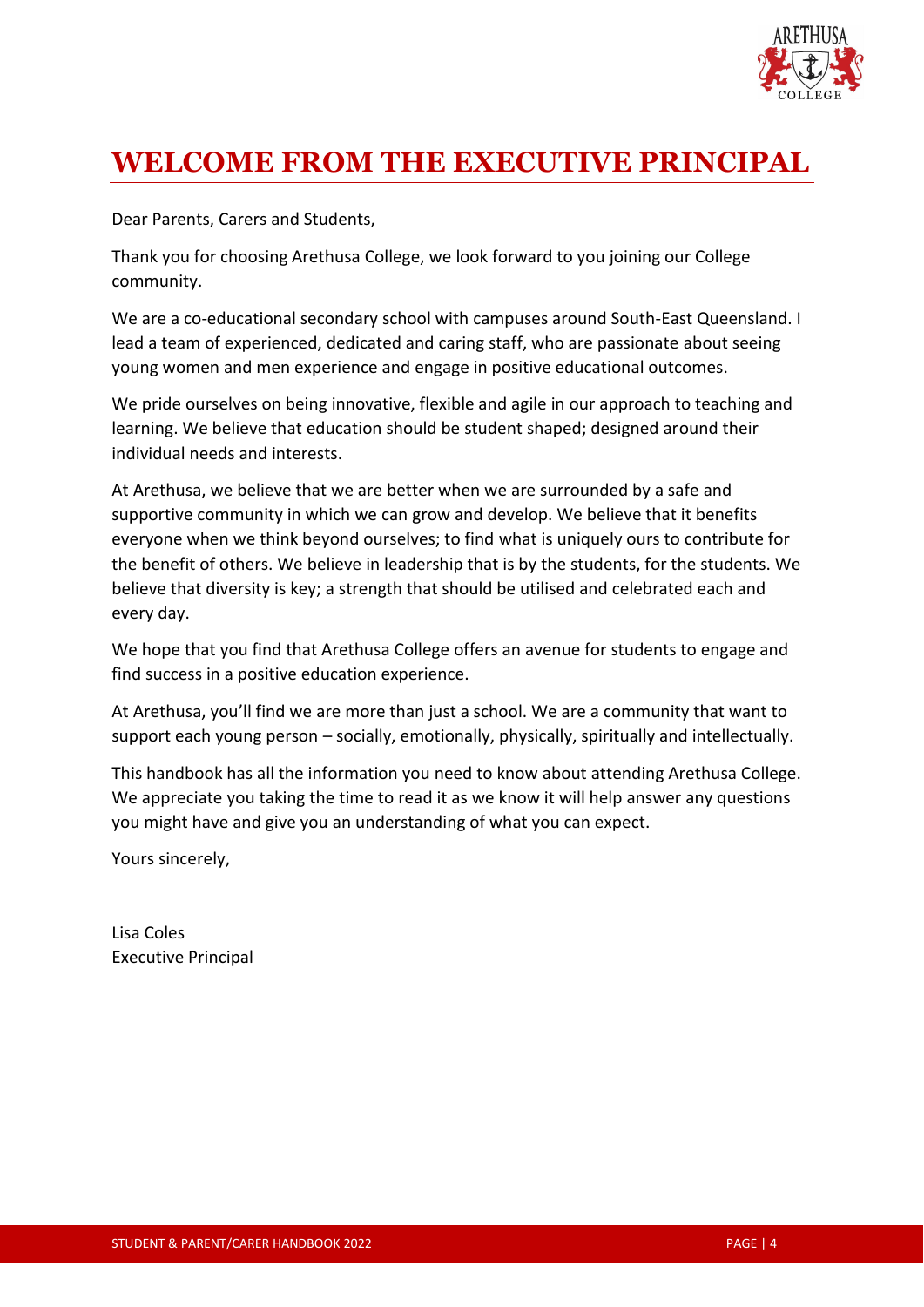

# **ABOUT ARETHUSA COLLEGE**

# **HISTORY**

Arethusa College has a rich history. Arethusa College's first campus opened in Deception Bay in 2008, followed by The Mossford Program for girls at Spring Hill in 2010. In 2012, the Skateboard Factory, a program for inner city boys, was introduced at the Spring Hill Campus, followed shortly after by the Shaftesbury Rodeo Academy at Fick's Crossing, Barambah Creek (near Murgon). Since then, Arethusa College has consolidated its programs and direction and has seen significant growth with a diverse network of campuses around South-East Queensland.

Arethusa College is an operation of Equipping for Life, a not-for-profit company governed by a Board of Directors. The College is accredited by Independent Schools Queensland (ISQ) as an 'Independent Special Assistance School' (SAS).

The name Arethusa was derived from the historic Training Ship 'TS Arethusa', a redundant naval vessel which was used by Shaftesbury Homes for training and educating young people in the UK from 1868-1974. The tradition of investing into the lives of young people continues today as Arethusa College maintains the standards and ethos of the Shaftesbury Centre by promoting Christian principles, respect, good morals, and honest values.

# **PATRONAGE OF THE COLLEGE**



Arethusa College is under the patronage of the 12th Earl of Shaftesbury, Nicholas Ashley-Cooper who resides in the Shaftesbury Estates of Wimborne St Giles in East Dorset, England - the home of the Ashley-Cooper family since the 15th Century.

Lord Shaftesbury continues his family's tradition of reform and social conscience. Having assumed the responsibility of earldom in 2005, Lord Shaftesbury

maintains a strong desire for supporting charities. Lord Shaftesbury is Patron & friend to the project of Arethusa College.

#### **OUR MISSION**

At Arethusa College we affirm the intrinsic value and enormous potential in all young people. We Believe in our students, Expect great things of them and for them, and Celebrate them.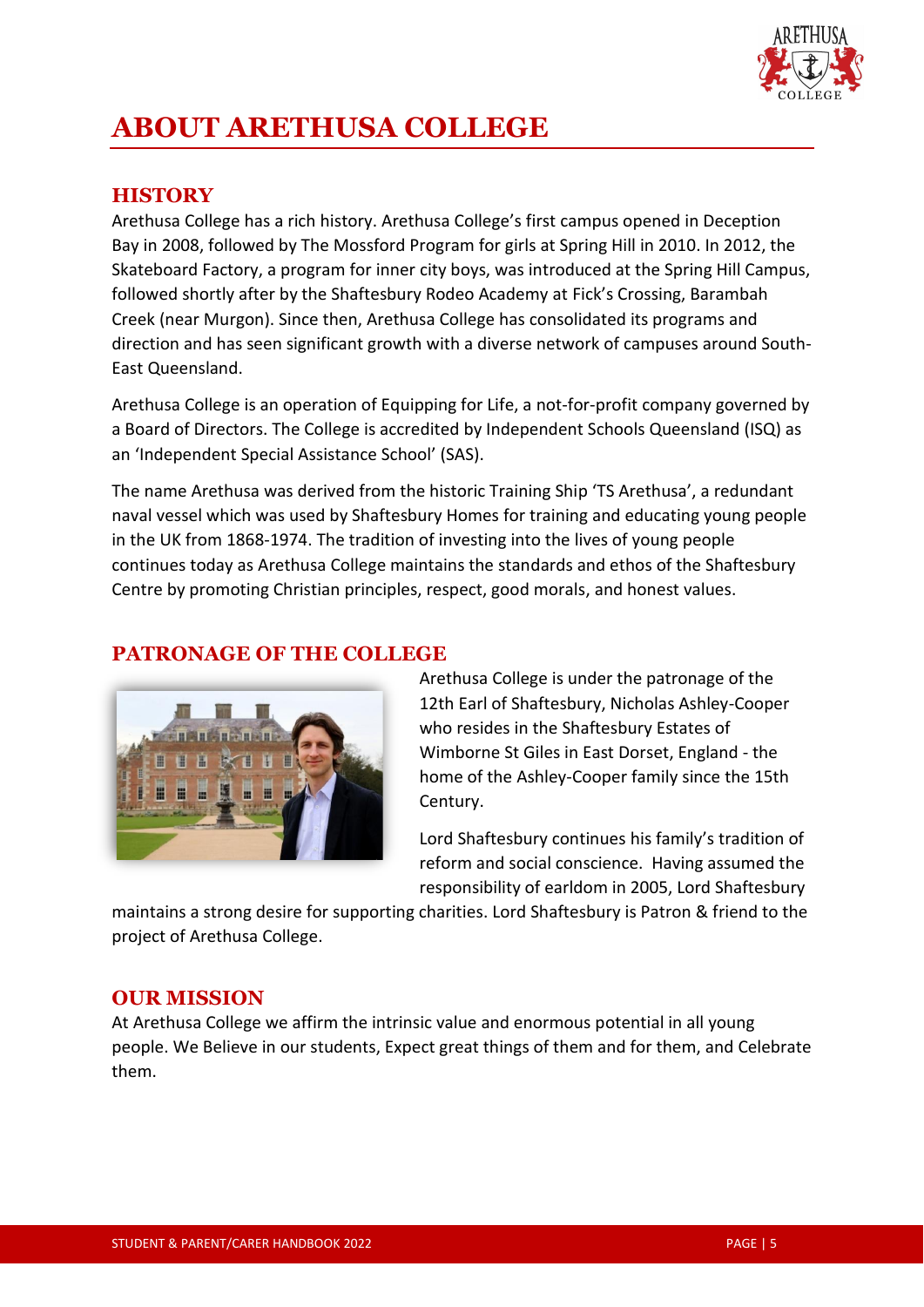

# **OUR VISION**

At Arethusa College our vision is to lead the way in engaging students in exceptional, lifelong, educational journeys within communities that meet the students where they are at; empowering and equipping them to reach their full potential.

We do this by creating educational communities, innovative programs, that facilitate Real Connections, Real Learning and Real Futures.

### **OUR VALUES**

Arethusa College upholds the Christian principles of respect, good morals and worthwhile values. These principles are of fundamental importance to a young person's social and emotional wellbeing, growth and development.

We are an inclusive Christian school, which values diversity and welcomes people of all faiths and none.

Arethusa College values the unique worth of all individuals and works to give people dignity, opportunities and choices to fulfil their God given potential. We work closely with a range of regulatory and advisory bodies to ensure that we promote and retain this excellent service. Arethusa College is committed to a high level of professionalism and our employees are dedicated to those who use our services, ensuring that we maximise our impact as a school.

# **GENERAL INFORMATION**

# **COLLEGE HOURS**

| <b>BHUB Reception Hours</b> | <b>Campus Reception Hours</b> | <b>School Hours</b> |
|-----------------------------|-------------------------------|---------------------|
| Monday to Friday            | Monday to Friday              | Monday to Friday    |
| 8:00am to 4:00pm            | 8:00am to 4:00pm              | 9:00am to 3:00pm    |

# **CAMPUS INFORMATION**

Arethusa College is one school with multiple campuses around South-East Queensland. Our Business Hub (BHUB), located at Deception Bay, is the central contact for all campuses.

We accept students from Years 7 through to 12. Junior School is Years 7-8, Middle School is Years 9-10 and Senior School is Years 11-12.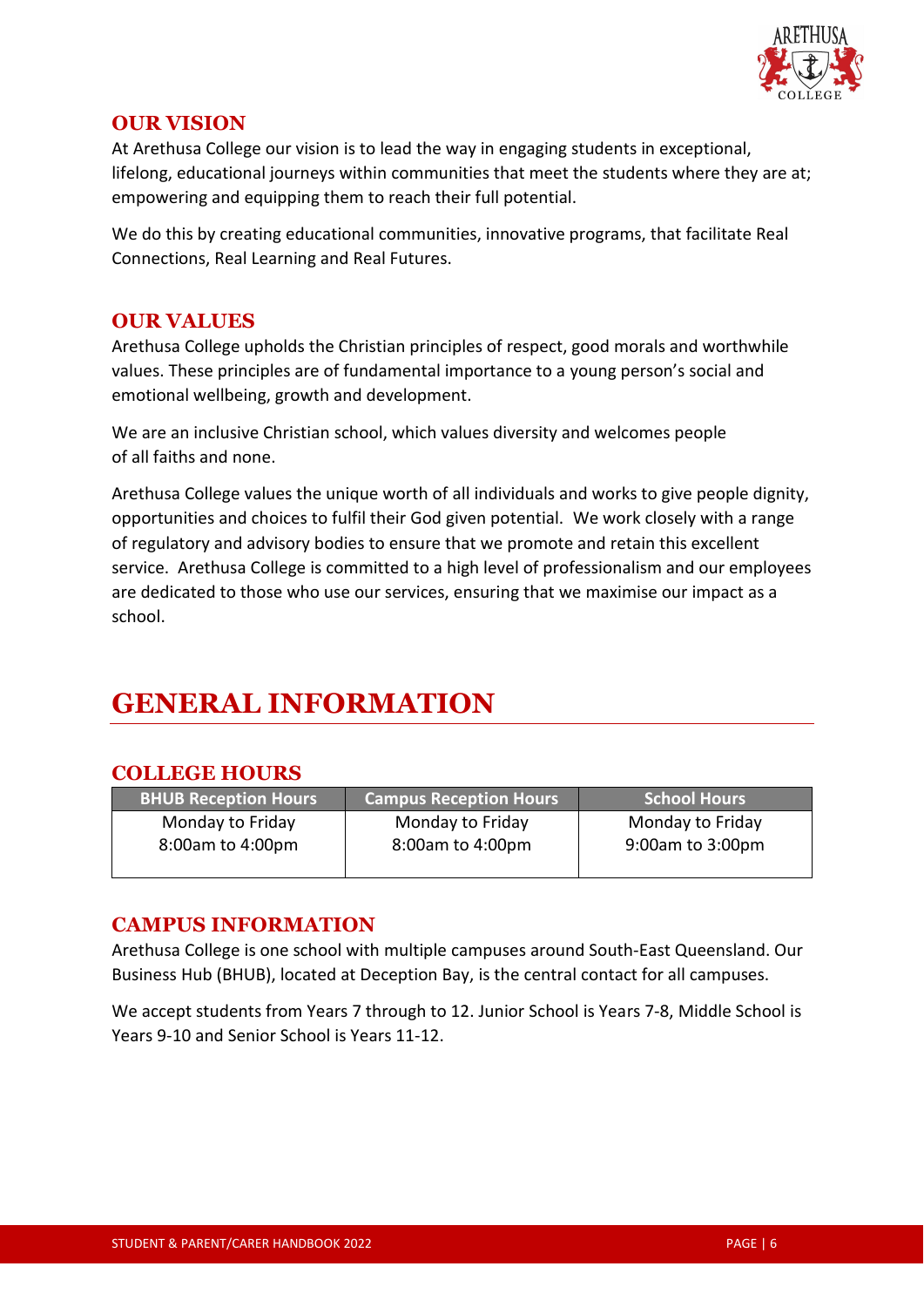

# **TERM DATES 2022**

| <b>TERM 1</b><br>(10 weeks) | Monday 24 January - |                | Friday 1 April                                                                                                                                         |
|-----------------------------|---------------------|----------------|--------------------------------------------------------------------------------------------------------------------------------------------------------|
| <b>TERM 2</b><br>(9 weeks)  | Tuesday 19 April -  |                | Friday 17 June                                                                                                                                         |
| <b>TERM3</b><br>(9 weeks)   | Monday 18 July -    |                | Friday 16 September                                                                                                                                    |
| <b>TERM4</b><br>(9 weeks).  | Tuesday 4 October   | $\blacksquare$ | Wednesday 30 November<br>Year 12s finish – Friday 18 November<br>Year 10/11 finish - Friday 25 November<br>Year7/8/9 finish - Wednesday 30<br>November |

# **PUBLIC HOLIDAYS 2022**

| Australia Day                                             | Wednesday 26 January |
|-----------------------------------------------------------|----------------------|
| Good Friday                                               | Friday 15 April      |
| Easter Monday                                             | Monday 18 April      |
| <b>ANZAC Day</b>                                          | Monday 25 April      |
| Labour Day                                                | Monday 2 May         |
| <b>EKKA Holiday (Deception Bay)</b>                       | Monday 8 August      |
| <b>EKKA Holiday (Inner City and Forest Lake Campuses)</b> | Wednesday 10 August  |
| Queen's Birthday                                          | Monday 3 October     |

# **PUPIL FREE DAYS 2022**

| <b>Staff Professional Development</b> | Monday 11 July - Friday 15 July |
|---------------------------------------|---------------------------------|
| Curriculum Planning Day               | Friday 2 September              |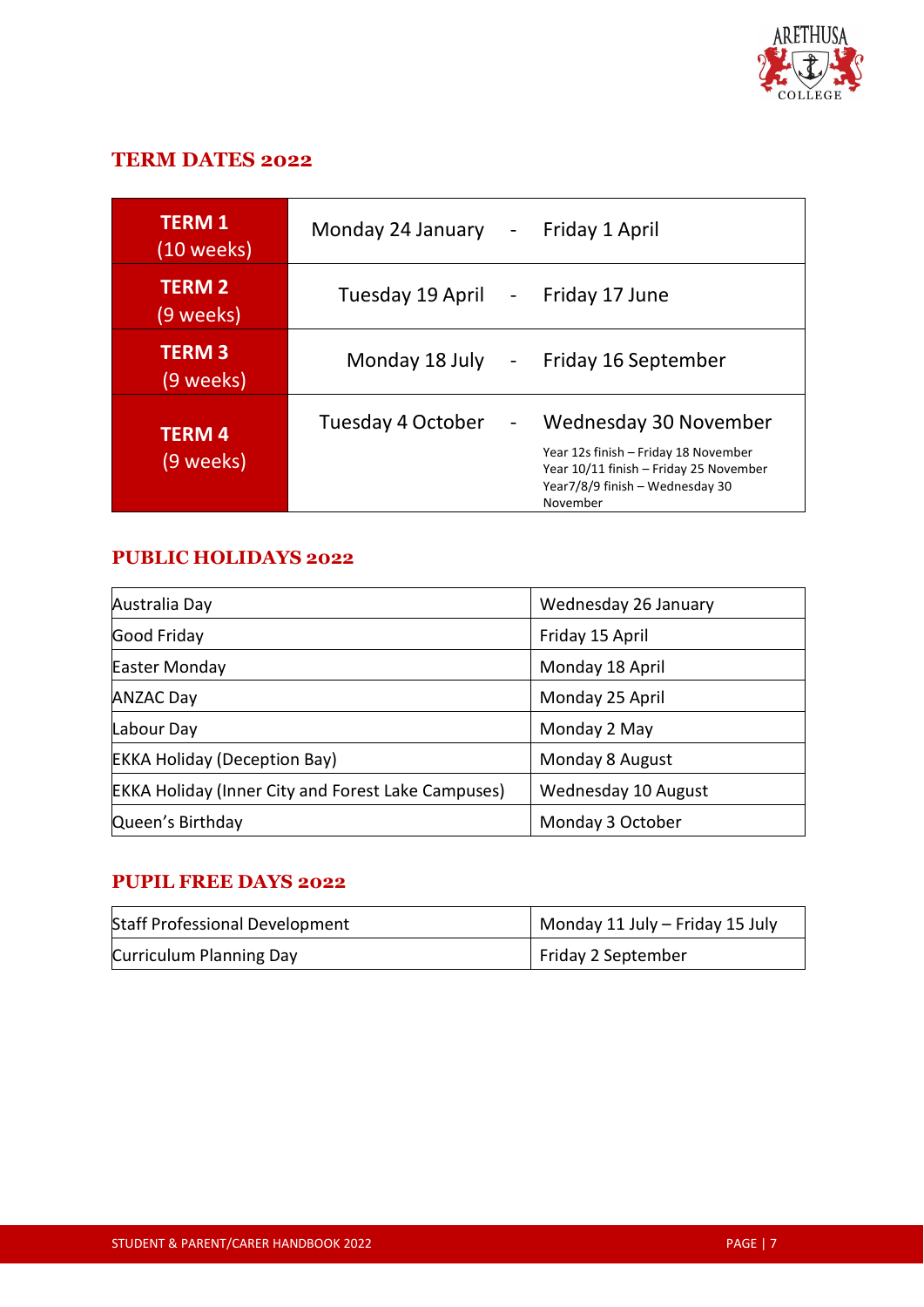

# **CONTACT AND COMMUNICATION**

# **BUSINESS HUB (BHUB)**

Our Business Hub (BHUB) is your central point of contact; please contact BHUB for all enquiries including:

- Reporting student absence
- Enrolments
- To arrange an appointment with a Campus Principal or College employee
- Accounts and payments
- To speak with the Executive Leadership Team

All written correspondence should be mailed to the BHUB PO Box, as all mail is processed and distributed from BHUB. For ease of processing, please add an 'Attention line' stating the relevant campus or College employee the mail is to go to.

All email correspondence should be emailed to the BHUB email address below; these will be forwarded to the relevant staff member. In the subject line please type the name of the College employee you wish to contact – e.g. 'Attention: Jane Doe'.

Please be mindful that teaching staff and Principals will generally not be available to take calls, respond to emails or have appointments during student contact hours of 9:00am to 3:00pm.

**If a matter is URGENT, please phone the College and advise the Campus Support Officer at the time of the call.**

| <b>ARETHUSA COLLEGE - BHUB</b> |                                          |  |
|--------------------------------|------------------------------------------|--|
| <b>PHONE:</b>                  | 07 2000 0200                             |  |
| <b>REPORTING</b>               | 07 2000 0200 or 0417 207 465 (text only) |  |
| <b>ABSENTEES:</b>              |                                          |  |
| <b>ADDRESS:</b>                | 1-83 Deception Bay Road                  |  |
|                                | Deception Bay Qld 4508                   |  |
| <b>POSTAL ADDRESS:</b>         | <b>PO Box 565</b>                        |  |
|                                | Burpengary Qld 4505                      |  |
| <b>EMAIL:</b>                  | admin@arethusa.qld.edu.au                |  |
| <b>FAX:</b>                    | 07 3888 5143                             |  |
| <b>WEBSITE:</b>                | www.arethusa.qld.edu.au                  |  |

# **CONTACTING AND VISITING A CAMPUS**

We have multiple campuses in locations around South-East Queensland. Please contact BHUB (as per details above) to arrange appointments or to speak to any College employee prior to visiting the campus.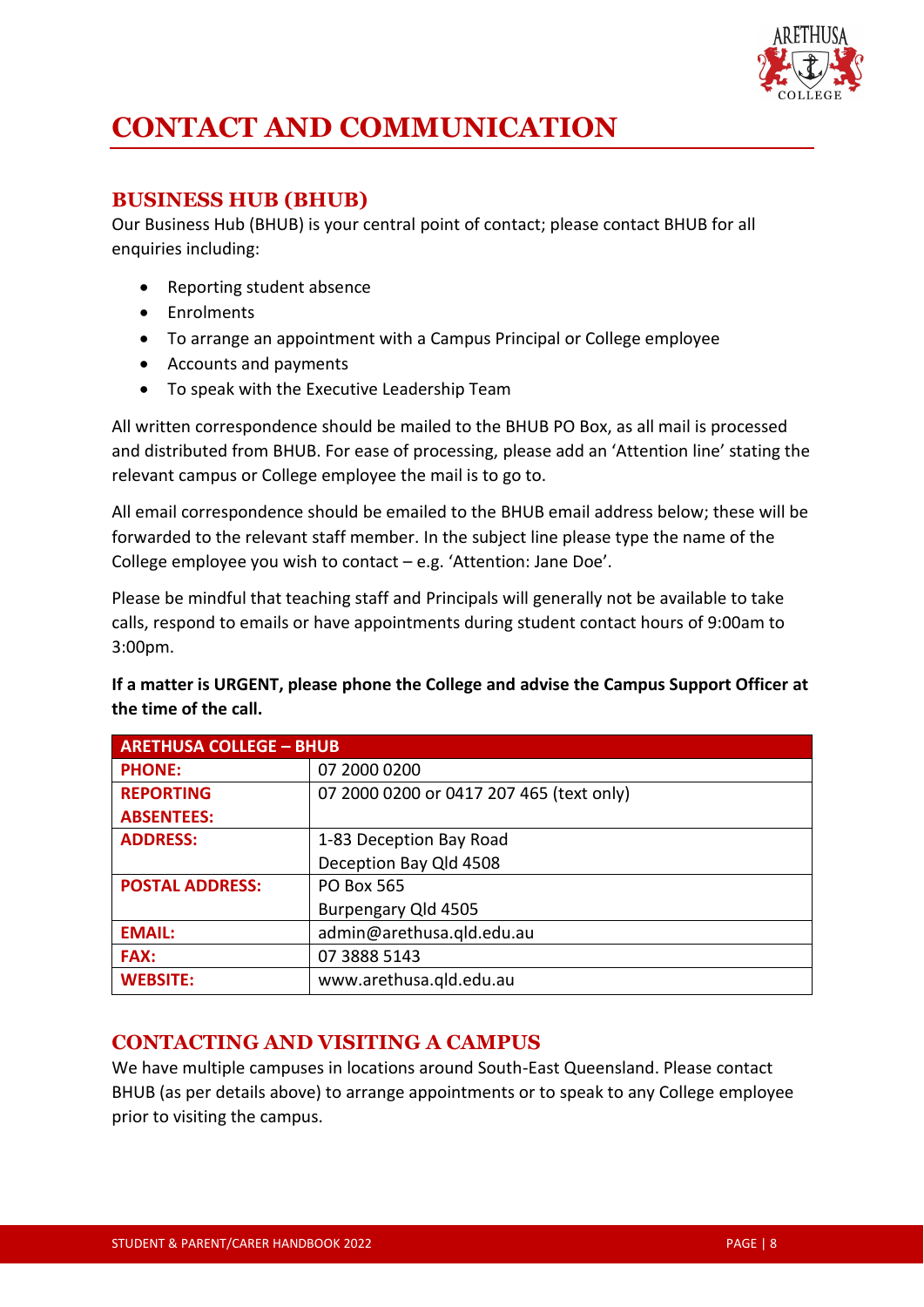

Parents/carers and visitors – must not enter or move around the school campus without approval from the Campus Support Officer or a College employee (other than to park in a zoned car park or sign in at the Visitor Checkpoint).

All parents/carers and visitors must report to campus reception upon arrival and sign in to the Visitor Book. Unauthorised visitors will be asked to leave the school campus.

| ARETHUSA COLLEGE - DECEPTION BAY (THE BAY) CAMPUS |                         |  |
|---------------------------------------------------|-------------------------|--|
| <b>PHONE:</b>                                     | 07 2000 0300            |  |
| <b>ADDRESS:</b>                                   | 1-83 Deception Bay Road |  |
|                                                   | Deception Bay Qld 4508  |  |

| <b>ARETHUSA COLLEGE - FOREST LAKE CAMPUS</b> |                      |
|----------------------------------------------|----------------------|
| <b>PHONE:</b>                                | 07 2000 0320         |
| <b>ADDRESS:</b>                              | 25 High Street       |
|                                              | Forest Lake Qld 4078 |

| <b>ARETHUSA COLLEGE - MAROOCHYDORE CAMPUS</b> |                       |
|-----------------------------------------------|-----------------------|
| <b>PHONE:</b>                                 | 07 2000 0350          |
| <b>ADDRESS:</b>                               | 13 Evans Street       |
|                                               | Maroochydore Qld 4558 |

| <b>ARETHUSA COLLEGE - MONTAGUE ROAD CAMPUS</b> |                   |  |
|------------------------------------------------|-------------------|--|
| <b>PHONE:</b>                                  | 07 2000 0380      |  |
| <b>ADDRESS:</b>                                | 252 Montague Road |  |
|                                                | West End Qld 4101 |  |

| ARETHUSA COLLEGE – SPRING HILL CAMPUS |                      |
|---------------------------------------|----------------------|
| <b>PHONE:</b>                         | 07 2000 0410         |
| <b>ADDRESS:</b>                       | 25 Quarry Street     |
|                                       | Spring Hill Qld 4004 |

| ARETHUSA COLLEGE – WINDSOR CAMPUS, |                   |
|------------------------------------|-------------------|
| <b>PHONE:</b>                      | 07 2000 0450      |
| <b>ADDRESS:</b>                    | 356 Lutwyche Road |
|                                    | Windsor Qld 4030  |

#### **CONTACT WITH STUDENTS**

Parents are encouraged to contact the College regarding any information about their children, however, please understand that giving individual messages to students is not possible, except in the case of emergency.

Direct contact between students and parents/carers via mobile phone is not a suitable or reliable way of making contact, as students are not permitted to have their mobile phones with them during school hours.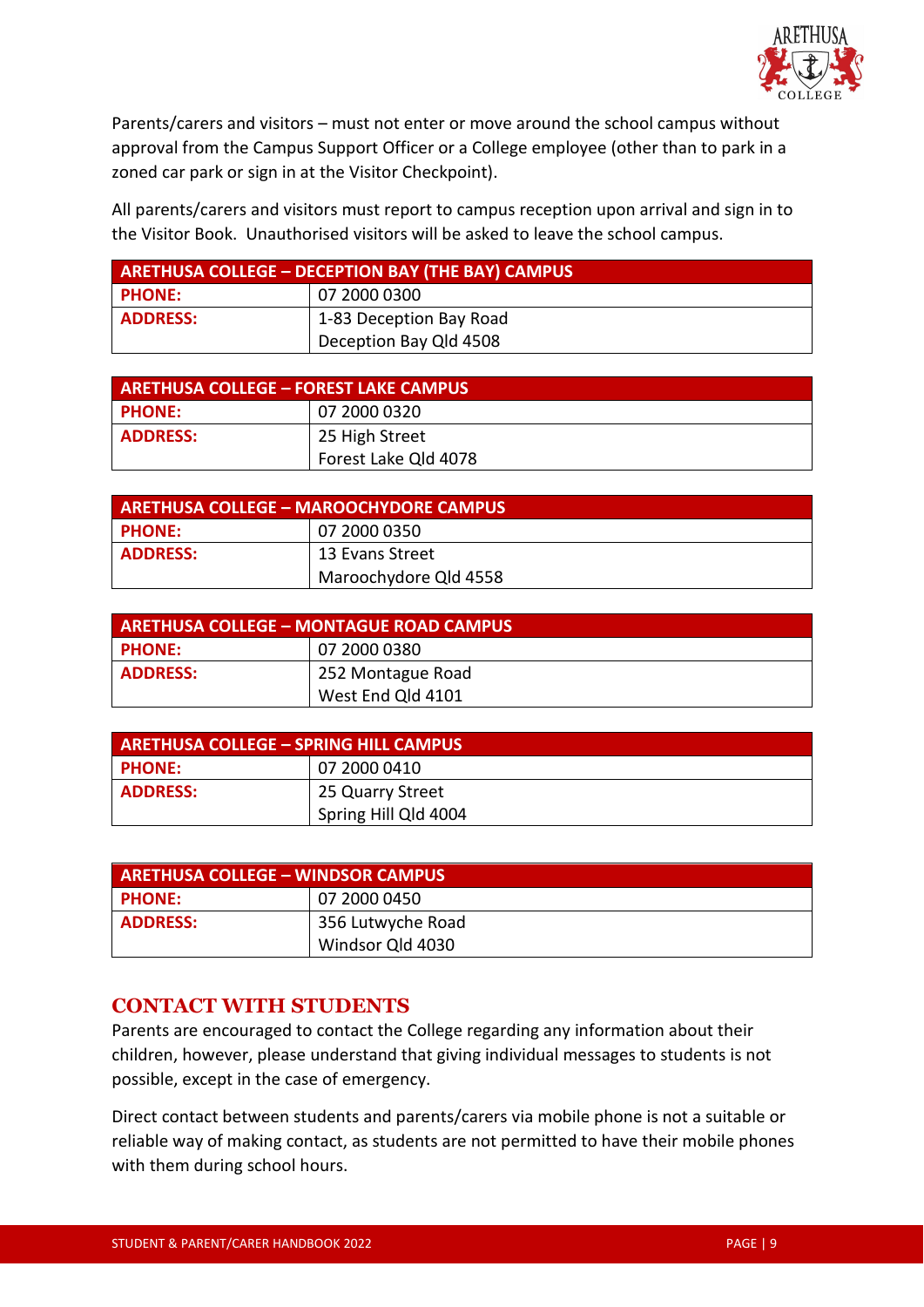

If you have message of an urgent nature (regarding emergency, medical, changes to transport home, etc) please contact the campus and advise the Campus Support Officer who will direct your call to the relevant College employee to pass onto your child.

# **CHANGES TO STUDENT DETAILS**

Please advise the College of change of address, email, personal, medical, emergency details over the course of the year.

Please email [enrolments@arethusa.qld.edu.au](mailto:enrolments@arethusa.qld.edu.au) with all changes; in some circumstances a form may need to be filled out.

Arethusa College cannot be held responsible where information provided is out of date or incorrect.

#### **Changes to Guardianship**

If there are any changes to the guardianship of your student, please inform the College as soon as possible. This is particularly important if a student moves into a care agency or if they are under the care of a child safety / protection department.

# **COMPLAINTS AND GRIEVANCES**

Arethusa College takes seriously complaints and concerns that may be raised by parents/carers and students, and they will be dealt with promptly. Parents/carers and students should speak to the Principal as soon as possible if they have any concern, complaint or grievance about the College or a College employee. You can find a copy of our [Complaints Handling Policy](https://www.arethusa.qld.edu.au/policies/) on our website.

# **COLLEGE NEWSLETTER**

We love to celebrate our students and enjoy sharing information about what is happening through regular newsletters. These are distributed by email and provide parents/carers and students information such as upcoming events and important dates (i.e. term dates, pupil free days, excursions, etc.), student achievements and other wonderful and exciting things that are happening at the College campus.

#### **PUBLICATION OF IMAGES**

Arethusa College will use student's names, recordings, images and copyright material (i.e. their school work) as part of the general promotion and activities of Arethusa College. Identifying information about, and images of the student may be used for publication in various locations including, but not limited to:

- Arethusa College publications (such as College newsletters, magazines, pamphlets, books, College website, advertising, etc.)
- General media and public relations in relation to activities that show the student in a positive light, e.g. student achievements and awards (such as news corporations, press releases, promotional material, radio, etc.)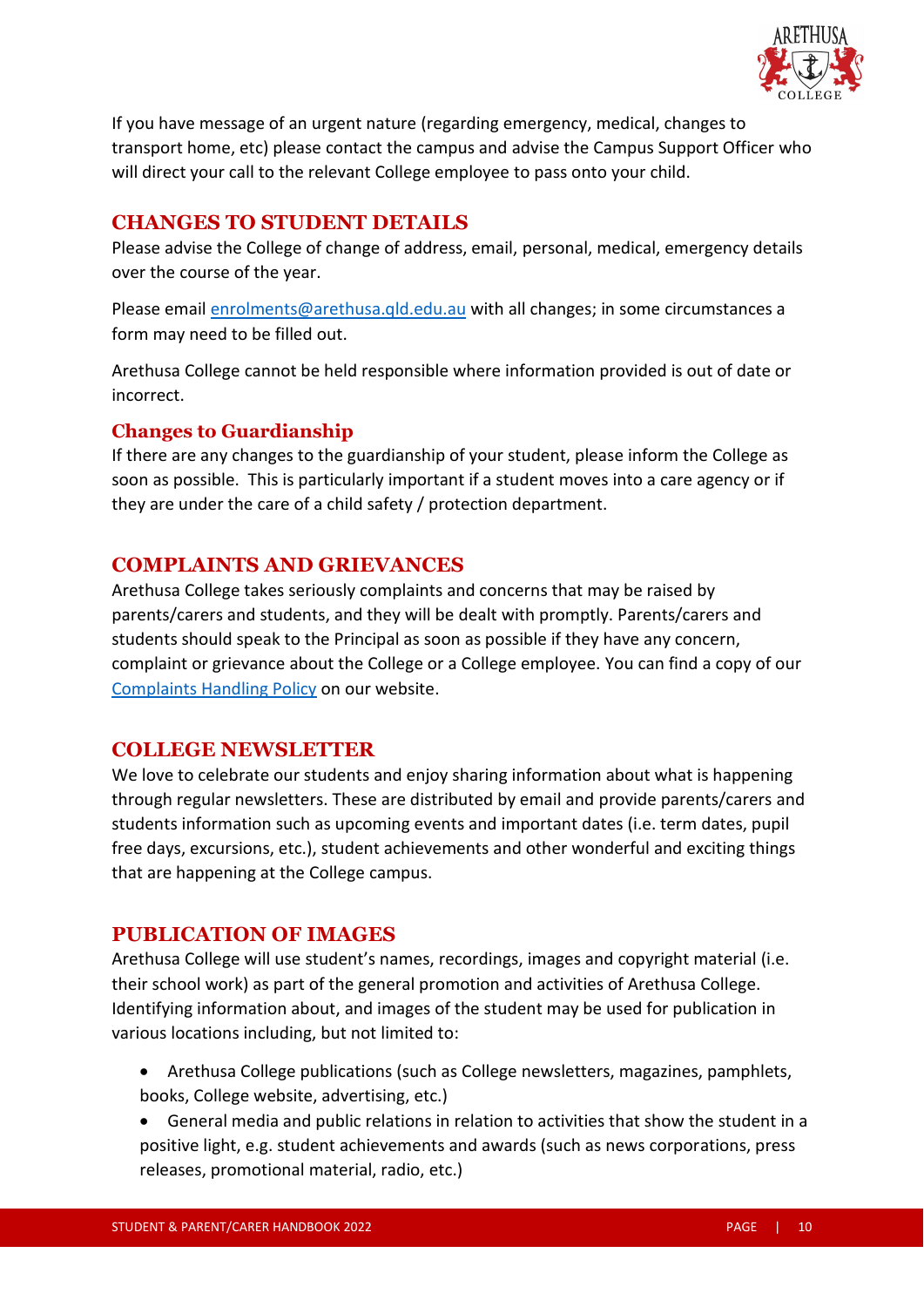

- The Internet and Websites
- The Intranet (electronic devices, software and documents used within the school)
- To create, make copies of or reproduce or retain in any form, including by camera, video, or digital recorder, webcam, closed circuit television, mobile phone or any other device; and
- Distribute, publish or communicate in any form, including newsletter and other print media, television and the Internet, in whole or in part, and to permit other persons to do so.

If a parent/carer does not wish the student's image and/or name to be used by the College in the above matters, the parent/carer must inform the College in writing of this.

# **LIFE AT ARETHUSA COLLEGE**

Students who come to Arethusa have often not had a positive educational experience and have disengaged for a variety of reasons. Instead, we promise to 'Do School Differently', for the sake of our students, because we ultimately believe that they are amazing young men and women who deserve the best, who, given the right environment and the right opportunities, are capable of great things.

### **WHAT TO EXPECT**

At Arethusa College, you will find that our education model is student shaped; designed around each student's needs and interests. The environment provides more flexibility, open space, learning areas and options so that students can learn how best suits them.

Whilst we provide a more flexible environment, we do have expectations of our students and processes in place to ensure students can thrive in a caring and safe environment.

# **ARRIVAL AND DEPARTURE**

Students must arrive at school ready to begin learning at 9:00am. Students should not be on grounds prior to 8:00am (unless prior arrangements have been made with the Campus Principal). Classes and activities are finished by 3:00pm and we ask parents/carers to ensure their child is picked up as soon as possible.

#### **Late Arrivals**

Students who arrive late must sign in with reception before they go to class. They must provide a valid reason for being late. College employees may contact parents/carers to inform them that their student arrived late to school. The Principal may need to talk with students (and possibly parents/carers) who consistently arrive late for school.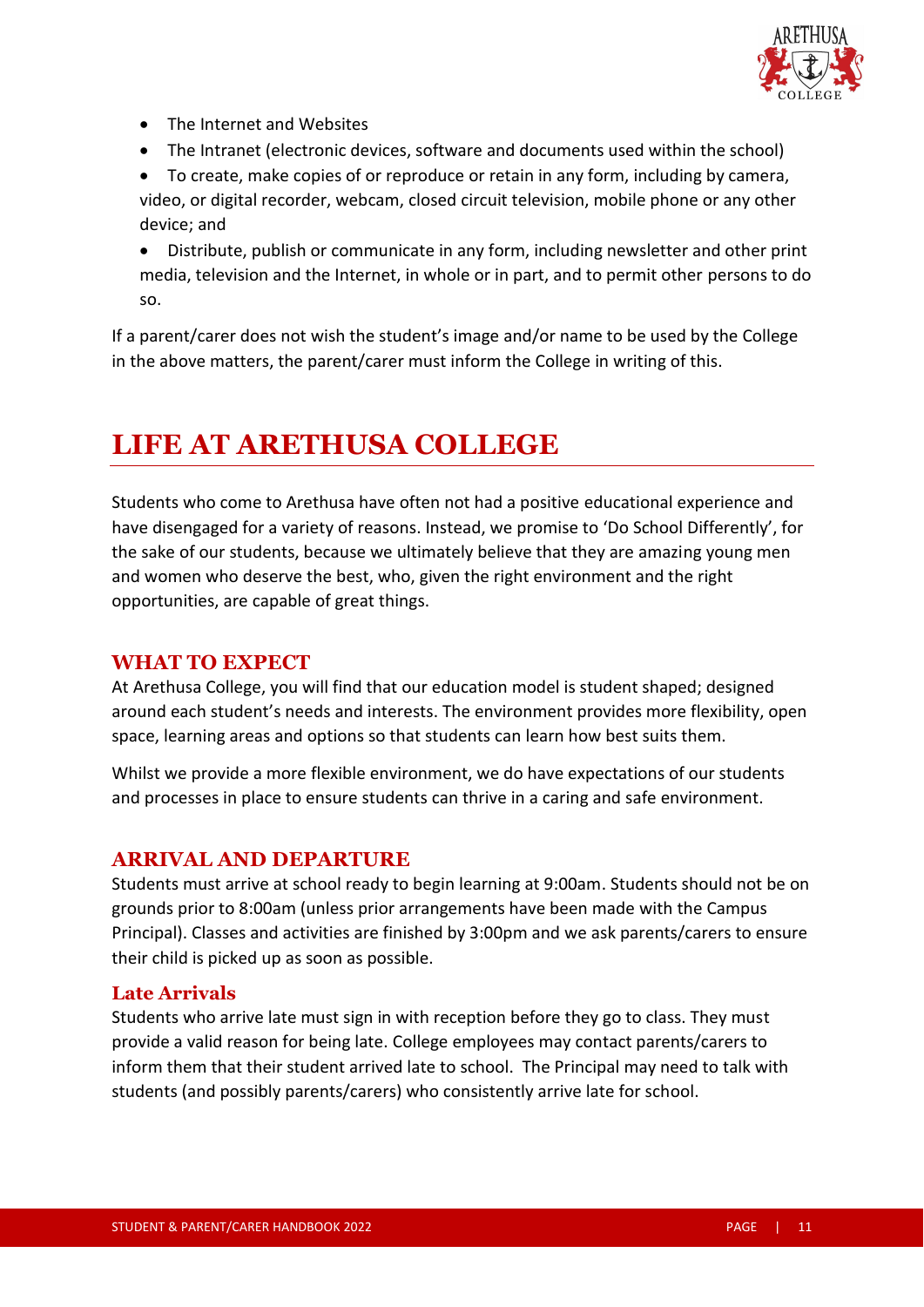

### **Early Departures**

The College will only allow students to leave early where parents/carers have provided the College with written permission or where parents/carers have phoned and informed the Business Hub or Campus Support Officer. If a student leaves school early without consent, parents/carers will be contacted.

#### **STUDENT ATTENDANCE**

Student attendance is monitored regularly by College staff and where student attendance becomes a concern, the College will contact parents/carers.

The College will not record a student as having attended **a full day of school unless they have been present** at school or at another approved learning location (i.e. for their work experience, traineeship, apprenticeship, VET, etc.) **for the duration of the set attendance hours.** 

Students undertaking a **traineeship or apprenticeship** as part of their enrolment with Arethusa College are obligated under Section 55 of the *Further Education and Training Act 2014* (Qld) to attend that place of work on the set days and for the set hours required under their training contract. The same rules apply to students completing a VET course. Arethusa College receives regular confirmation from other learning providers regarding a student's attendance.

# **STUDENT ABSENCES**

# **IMPORTANT!**

**Parents/carers must phone or text the absentee line by 10:00am on the day of absence to report the student being away.**

Parents/carers must inform the College when their student is absent or going to be absent from school.

If a student is late to class and the parent has not rung to advise the student is running late, an absentee text may be sent out to the parent/carer.

A **valid reason** explaining the student's absence must be provided to the College by parents/carers. An absence explanation will not be accepted by the student unless it is in writing from the parent/carer. Explained absences providing a valid reason why the student is absent will be considered by the Principal when recording and approving student attendance records.

For extensive absence periods or unexplained absences, BHUB will issue parents/carers with a letter asking to provide valid reasons for their student's absence. Should the school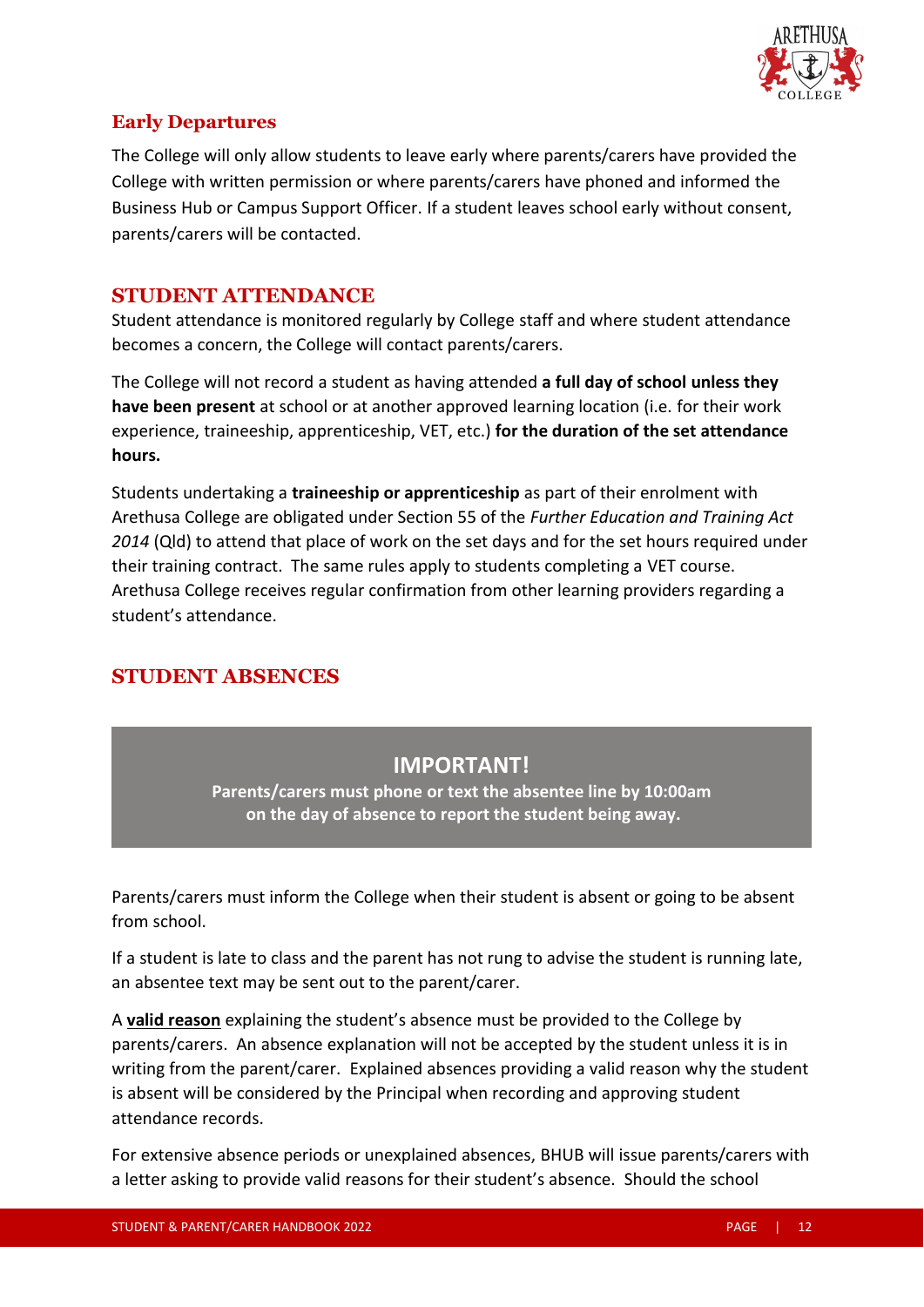

become concerned about the number of days a student is absent, the Principal or another College employee will contact the parent/carer.

Please refer to the information regarding Late Arrivals and Early Departures (page 11). Please refer to Appendix 1 for Frequently Asked Questions regarding absences.

# **Paid Employment and Attending School**

Parents/carers and students should be aware that there are legal limitations regarding students working in paid employment during school hours. The *Child Employment Act 2006*

(Qld) **prohibits school-aged children from working during school hours**<sup>1</sup> and states that paid employment must not interfere with a child's schooling.<sup>2</sup> (This does not include work performed during school hours where it is related to the student's work experience, apprenticeship, traineeship (which has been authorised by the Principal as part of their educational program). <sup>3</sup>

Older students completing their **'compulsory participation phase'** at school (generally students in Years 11 and 12) must continue to attend school every day unless their educational program, which has been approved by the College, permits them to complete their education off the school campus through work experience, an apprenticeship or traineeship (or a VET course approved under the *National Vocational Education and Training Regulator Act 2011* (Cth)).<sup>4</sup>

# **Attendance Exemptions During the 'Compulsory Participation Phase'**

Parents/carers of older students completing their compulsory participation phase are legally obligated to ensure that their student attends school.

However, parents/carers will be relieved of their legal obligations to ensure attendance if:

- Their student is engaged in **full-time work** which is **at least 25 hours per week** or more; or
- Their student is an **apprentice or trainee** under the *Further Education and Training Act 2014* (Qld).
- Their student is participating in a **VET course** under the *National Vocational Education and Training Regulator Act 2011* (Cth).

Arethusa College will require parents/carers and students to provide evidence that the student, in the compulsory participation phase, is in full-time work consisting of at least 25 hours per week. The Principal will discuss the type of evidence which is required.

# **DAILY CHECK IN AND CHECK OUT**

Daily check in seeks to give students the opportunity to discuss what is planned for the day, how they may be feeling, raise any concerns and ask questions. A 'Thought for the Day' may

<sup>1</sup> *Child Employment Act 2006* (Qld) s 11; *Education (General Provisions) Act 2006* (Qld) s 230.

<sup>2</sup> *Child Employment Act 2006* (Qld) s 4.

<sup>3</sup> *Child Employment Act 2006* (Qld) s 8(2).

<sup>4</sup> *Education (General Provisions) Act 2006* Qld s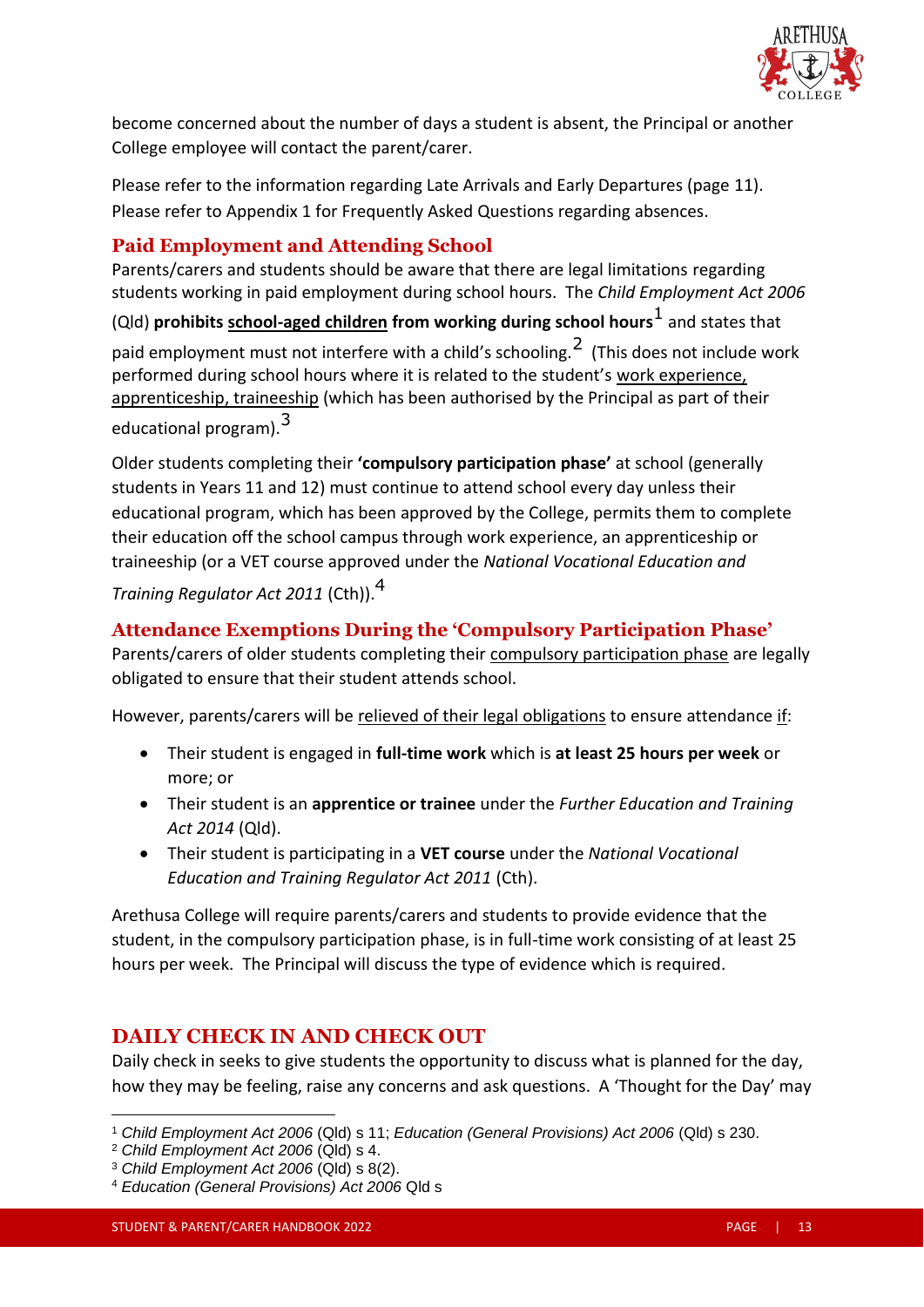

be discussed which seeks to encourage students to think about real life situations and discuss together how they might learn, grow and respond to such a situation.

Daily check out provides opportunity for students and College employees to discuss any issues that may have arisen during the day. It is also a forum for reminding students of upcoming events or items they might need to bring to school the next day.

### **STUDENT BEHAVIOUR EXPECTATIONS**

Arethusa College's student behaviour expectations can be found in the Student Code of Conduct document.

# **SCHOOL BAGS**

Students are not permitted to carry their school bags around the school campus during the day. On arrival at school, all bags are stored securely for the day. Lunch and any other necessary items (not including mobile phones) are generally removed from bags before being stored away for the day. Students will not be able to access their bags during class time, however if necessary, may be permitted access by College employees during breaks between classes.

# **MOBILE PHONE POLICY**

Students at Arethusa College are not allowed to have their mobile phone during school hours 9:00am to 3:00pm. We understand that parents/carers may need to contact students to advise of changes to transport or give messages. If a message is urgent, please contact BHUB on 07 2000 0200 or your campus directly and advise the Campus Support Officer of the nature of the message so that they can direct your call to the appropriate staff member to ensure the message is passed on.

Students should hand in their mobile phone to the Campus Support Officer at the beginning of the school day and collect it at the end of the day. If a student is caught with their mobile phone during school hours, it will be confiscated. They will then have to collect the phone from College employees at the end of the school day.

Should a student repeatedly choose to disregard this school requirement, parents/carers may be required to collect the mobile phone from the College or meet with the Principal to discuss the matter.

#### **STUDENT ID CARDS**

New students are issued with a Student ID card when they begin at the College.

Returning students are issued with a Student ID card at the beginning of each school year at no cost.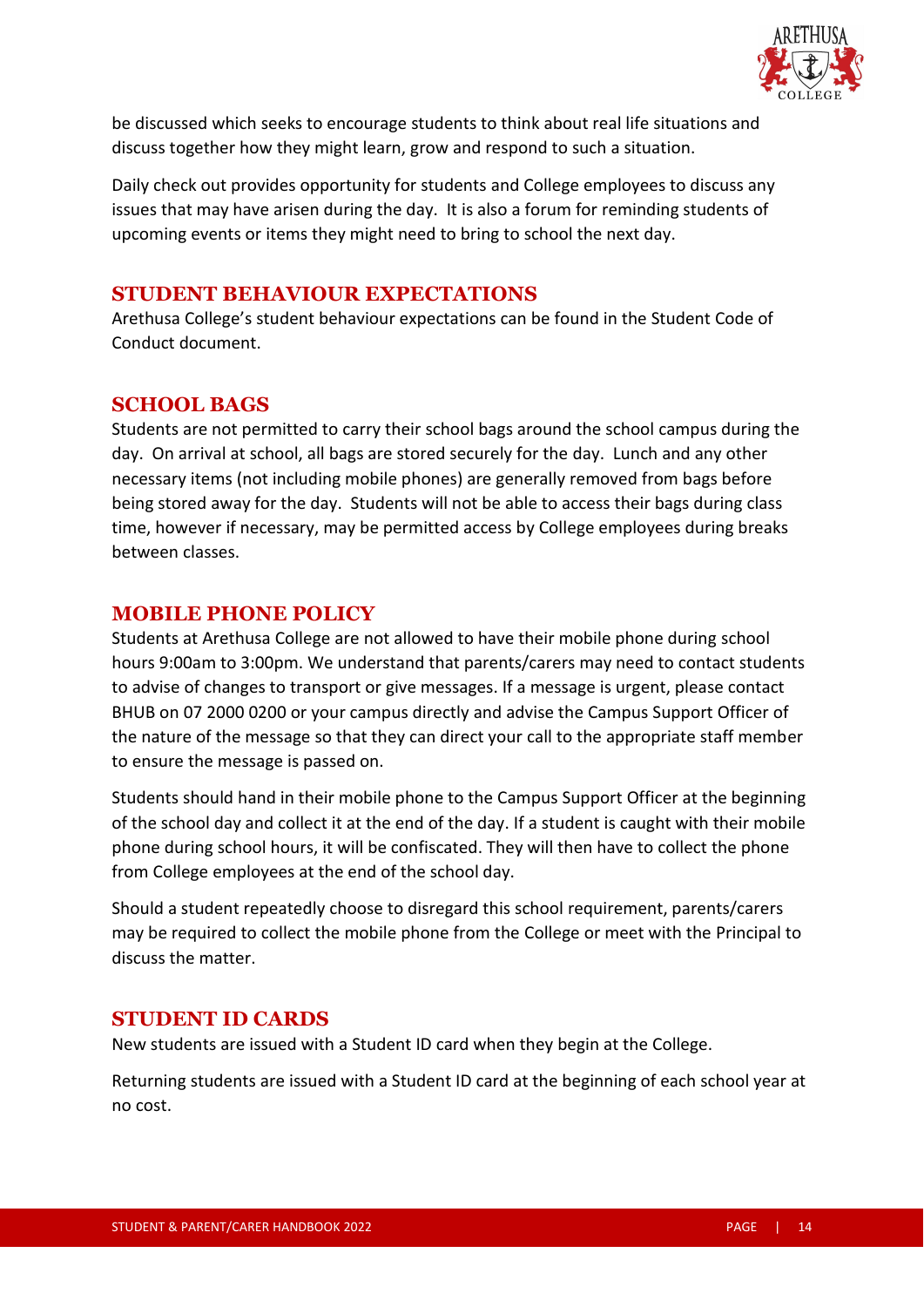

#### **Replacement Cards**

Students are responsible for the safe keeping of their Student ID card. Replacement cards cost \$10.00 (GST inclusive) and can be requested by contacting the Campus Support Officer at the student's respective campus or contacting the College on 07 2000 0200. Payment is required at the time of requesting a replacement card.

#### **ID Card Expiry Dates**

Student ID cards for students in Years 7 to 11 do not expire until 31 March the year after the card is issued. (e.g. card issued February and valid until 31 March of the following year).

Student ID cards for Year 12 students expire on 31 December in the year they graduate from Arethusa College.

#### **RESOURCES AND STATIONERY**

All classroom resources and stationery are provided by Arethusa College.

# **LUNCH BREAKS AND FOOD**

Arethusa College promotes healthy eating and aims to provide an educational environment that supports a healthy lifestyle.

Students will have a designated lunch break each day. The College does not have tuckshop facilities; therefore students need to bring their own lunch that is ready to eat (the College does not heat up or cook lunch items for students).

Research shows that many food items can affect a young person's behaviour and their ability to focus on tasks and learn. Lunch items should consist of healthy items such as:

- Sandwiches, rolls, wraps, salads
- Fruit (fresh, tinned, dried) and vegetables
- A snack such as piece of cake, biscuit, muesli bar, crackers (in snack size portions)
- Bottled water no glass bottles

The following items are not permitted to be brought to school by students:

- Any drinks other than water
- Energy drinks
- Large packs or bags of chips, biscuits, etc
- Confectionery such as lollies, gum, chocolate, chocolate coated items, etc

#### **UNIFORMS AND DRESS STANDARDS**

Students are required to wear the Arethusa College polo shirt when at school and on excursions where the student is representing the College.

The polo shirt is available for purchase through the College reception.

Additional uniform requirements are as follows: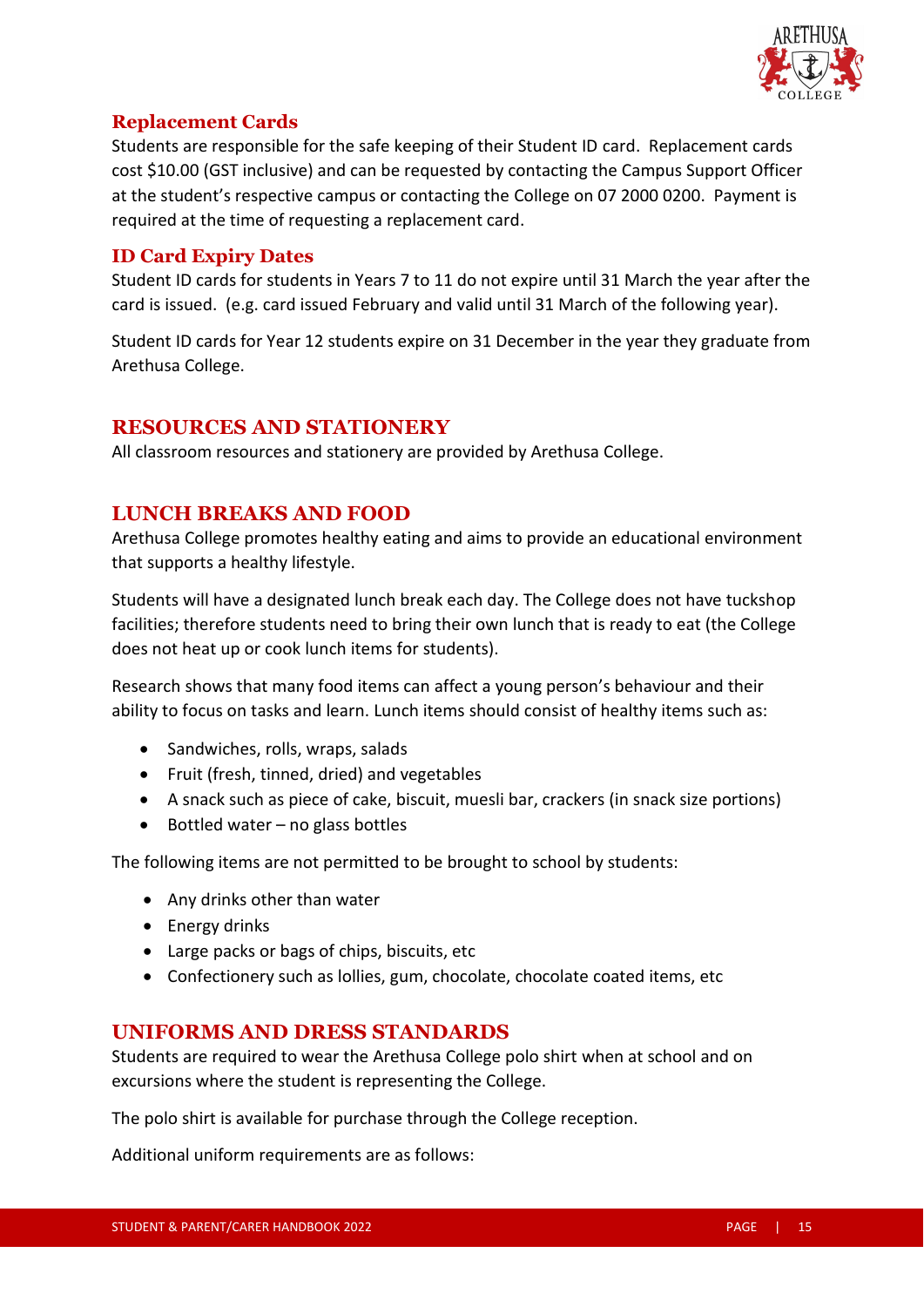

**Shorts –** Plain shorts, jeans or pants (which are suitable for participation in activities, i.e. loose tags, chains, zips, etc. may present a safety hazard).

**Shoes –** Closed in shoes - Sports shoes / joggers / sneakers.

Steel capped boots will be required for students who participate in furnishing or mechanics. These may be left at school during the school year. ('*Dunlop'* steel caps are acceptable).

#### **Hats -** A hat that gives sun protection.

**Jewellery** – Ear piercings need to be sleepers or studs only. Any other visible piercings must be a very small or clear stud. Other jewellery must be minimal and should not pose a threat of getting caught / stuck in equipment or cause health and safety risks during activities.

**Optional** - Sunglasses (for outdoor activities).

The College asks parents/carers to assist their student and the College to uphold dress standards / uniform policy by reminding their student about what is acceptable to wear to school (and what is not). Not only does clothing worn by students need to be appropriate and acceptable, it also must be safe for participation in activities.

#### **General Dress Standards**

General dress standards apply where a campus does not have a specific school uniform and on other occasions when students are not required to wear their school uniform (e.g. camp) or when students are representing the College or are off campus for:

- Attending Work Experience, TAFE or VET courses, etc.
- Attending camps
- Attending school formals or school events
- Attending any other school activities where the student is representing the school and a traditional uniform is not required.

#### **Acceptable Clothing**

Clothing worn by students must be:

- Modest, tasteful, non-revealing, practical and non-offensive
- Sun safe and Work Health and Safety compliant
- Appropriate for all school activities
- **Shoes must be closed in** (toes covered) **and flat** (no heels) and steel cap shoes worn as required
- For sporting activities, students need to wear clothes that allow safe participation. This includes wearing joggers/sneakers.

#### **Unacceptable General Clothing**

Students are not permitted to wear the following clothing items:

• Skirts and shorts that expose hips, bottoms, upper thighs or reveal underwear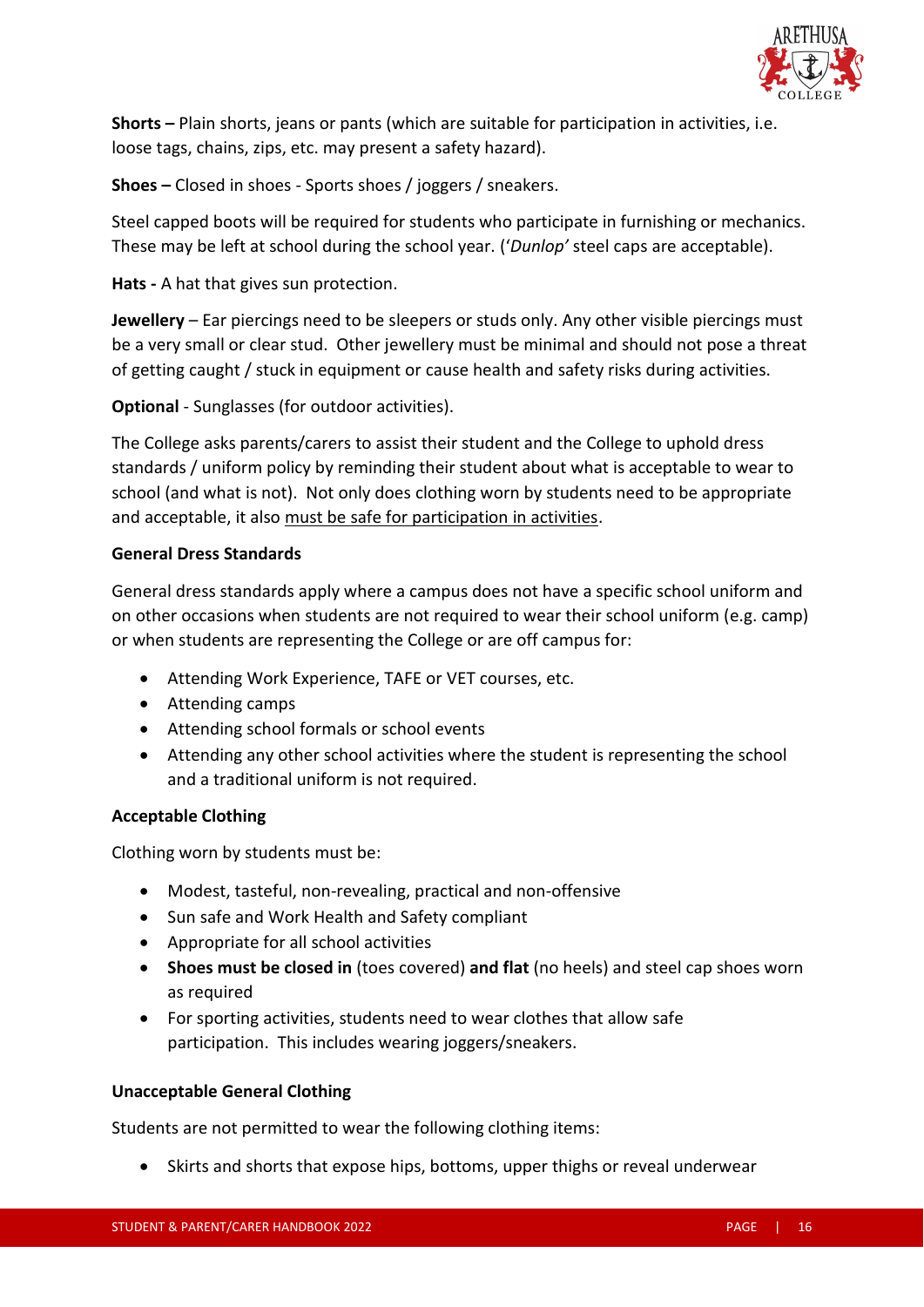

• Open toed footwear of any kind, sandals or high heels.

#### **Offensive Clothing / Accessories**

Students are not permitted to wear clothing, jewellery, footwear, headwear or other items deemed to be offensive by the College. This includes, but is not limited to:

- Anything that depicts drugs, alcohol, illegal pursuits, anything of a sexual nature, religiously offensive or discriminatory
- Logos and symbols
- Pictures and diagrams
- Sayings and slogans
- See-through, revealing material and tight, body-hugging items.

# **TRANSPORT**

There are several transport options available at each Arethusa College campus. Some of our inner-city campuses have very limited parking or no parking. See below for further information.

Car park areas are 'shared zones' for people and vehicles. Drivers must drive with extreme care and caution at all times. Signage, speed limits and road rules must be obeyed. The College has the right to stop drivers who do not obey road rules or exercise caution and care when driving on the school grounds. Drivers may be banned from driving onto the College campus.

#### **The Bay Campus**

- Designated visitor car park and student drop-off / pick-up zone.
- Public transport options are available, speak to the campus Principal for further information.

#### **Forest Lake Campus**

- Designated visitor car park and student drop-off / pick-up zone.
- Public transport options are available, speak to the campus Principal for further information.

#### **Maroochydore**

- Designated visitor car park and student drop-off / pick-up zone.
- Public transport options are available, speak to the campus Principal for further information.

#### **Montague Road**

- No on-site parking available.
- Metered street parking is available (user-pay), availability cannot be guaranteed as these are managed by Brisbane City Council.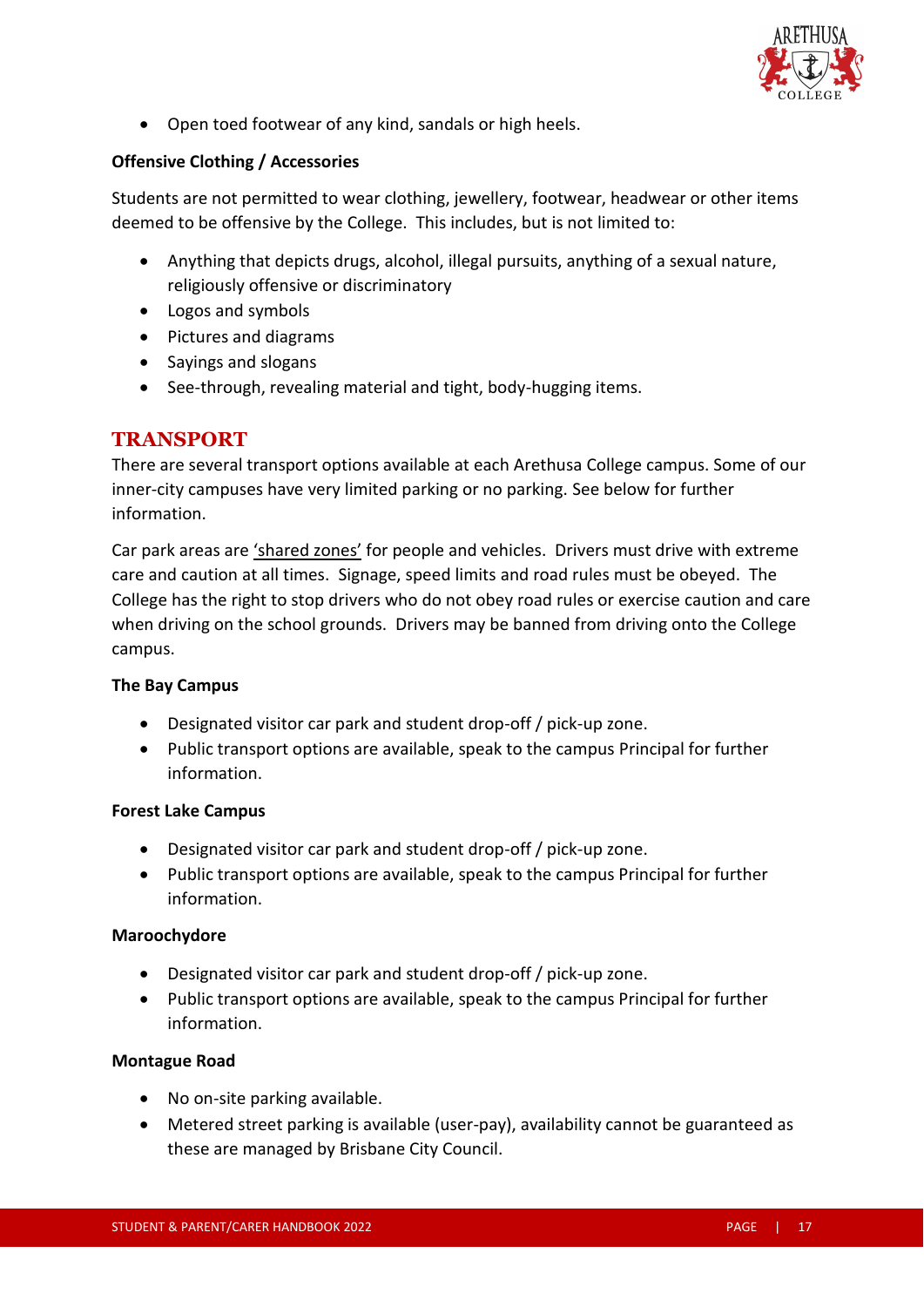

• Public transport options are available, speak to the campus Principal for further information.

#### **Spring Hill**

- No on-site parking available.
- Metered street parking is available (user-pay), availability cannot be guaranteed as these are managed by Brisbane City Council.
- Public transport options are available, speak to the campus Principal for further information.

#### **Windsor**

- No on-site parking available.
- Disabled parking space available.
- Visitor car parking space for outside visitors/couriers.
- Public transport options are available, speak to the campus Principal for further information.

#### **Student Drivers**

Students who wish to drive to school and park their vehicle on the school property **must first seek approval** from the Principal. The College provides rules for students who have been given permission to drive to and park on the school property. The College will act accordingly toward authorised drivers (or unauthorised drivers) who breach College rules and policy. Approved student drivers must only park in the parking space which has been allocated by the Principal.

#### **College Bus Service**

Each campus has a bus that is used to transport students for excursions, camps, or other offsite activities. When required, a campus may also hire a bus or vehicle for student transportation.

#### **Travel Code of Conduct**

Arethusa College students are expected to always behave respectfully and safely when travelling on public transport, College buses or vehicles. Students are responsible for:

- Ensuring they behave appropriately and make good choices.
- Acting safely and responsibly.
- Showing respect to drivers, other passengers and road users.
- Not distracting College bus or public transport drivers.
- Following driver instructions, travel rules, and instructions from College employees.

Students who choose to behave inappropriately while travelling on College vehicles or when using public transport during school activities will be reminded of behaviour and safety expectations and given the opportunity to self-correct their behaviour. Inappropriate behaviour such as swearing, spitting, throwing items out the window, not wearing a seatbelt, any body parts outside of the vehicle will not be tolerated. Students who choose to continue to behave inappropriately may not be permitted to travel on College vehicles and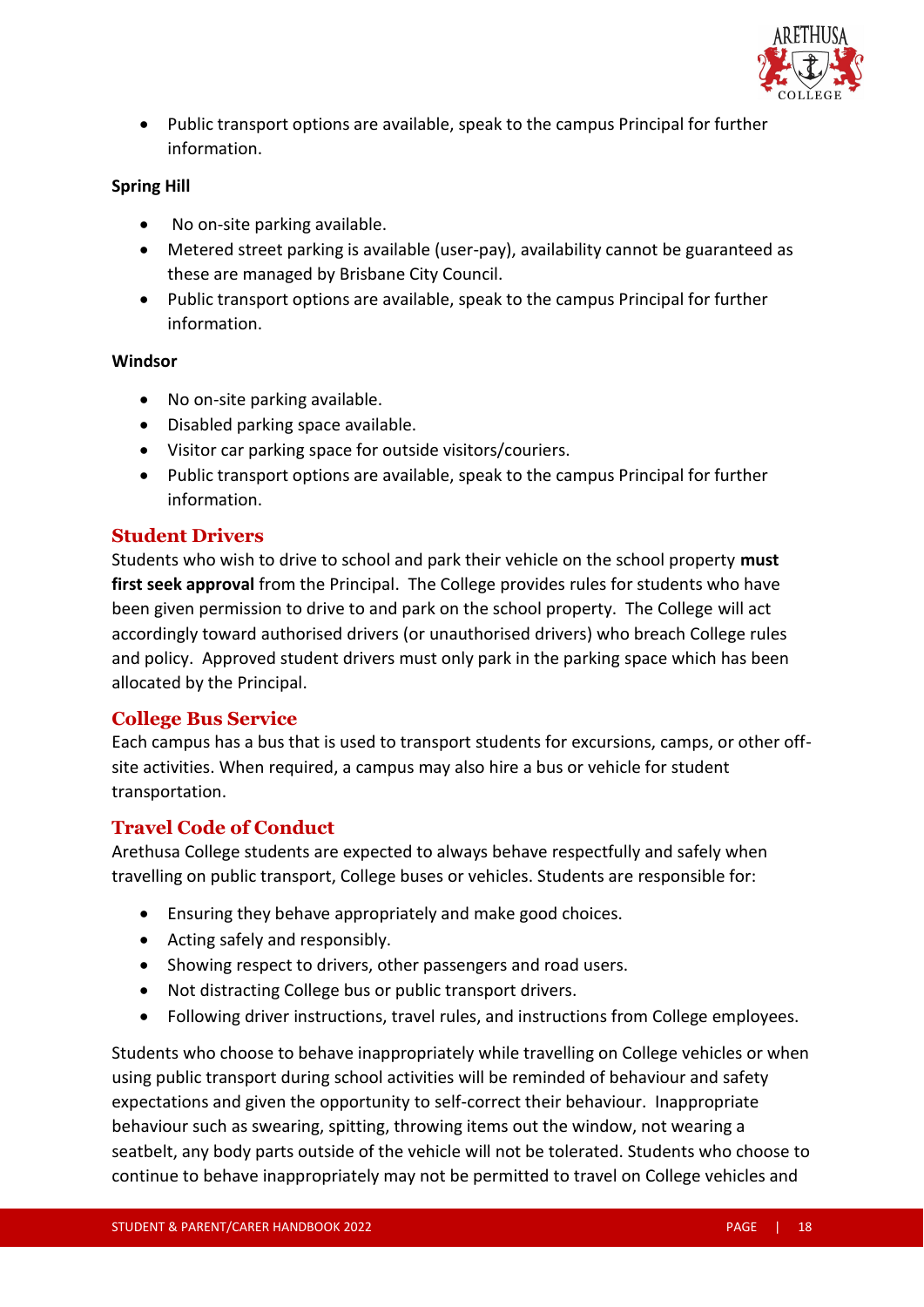

parents/carers may be required to make other travel arrangements for their student. Public transport operators may apply their own behaviour management procedures should inappropriate behaviour occur while travelling on public transport.

More information about the Travel Code of Conduct can be located on the [TransLink](https://translink.com.au/sites/default/files/assets/resources/travel-with-us/school-travel/code-of-conduct-for-students-travelling-on-buses.pdf)  [website.](https://translink.com.au/sites/default/files/assets/resources/travel-with-us/school-travel/code-of-conduct-for-students-travelling-on-buses.pdf)

#### **College Behaviour Management When Travelling**

When travelling on College vehicles, the College bus driver is required to pull over in a safe location as soon as is reasonably possible if a student's behaviour is affecting the safety of others. Parents/carers may be required to collect their student from the location where the bus has stopped.

Parents/carers will be contacted as soon as possible in the event that a forced stoppage will cause students to arrive late back at school from an activity.

The Principal has the right to ban students who damage or deface College vehicles. Students may be required to get off the vehicles and may be banned from the College vehicle for a period of time. Parents/carers may be invoiced for any repair costs to the vehicle. Students who continually behave inappropriately while travelling on College vehicles or public transport may be banned from travel or from participation in some activities.

#### **Private Vehicles of College Employees**

Unless prior parental permission is received (in writing), students will not be transported in private vehicles which belong to College employees.

# **LEARNING AT ARETHUSA**

You will find that we do in fact, 'Do School Differently', and how students learn will be quite different to what they've experienced in past schooling.

#### **TIMETABLES**

School hours are 9:00am to 3:00pm each day. Students will be given timetables by their campus.

#### **CURRICULUM**

The curriculum at Arethusa College provides opportunities for students to reengage with learning and develop the knowledge and skills needed to be successful in their chosen pathway. The College acknowledges that all students have different strengths and learning needs, and that many of the students at Arethusa College have previously had interrupted or unsuccessful schooling experiences which have impacted their learning. To support student learning, the programs, teaching, and assessment are modified.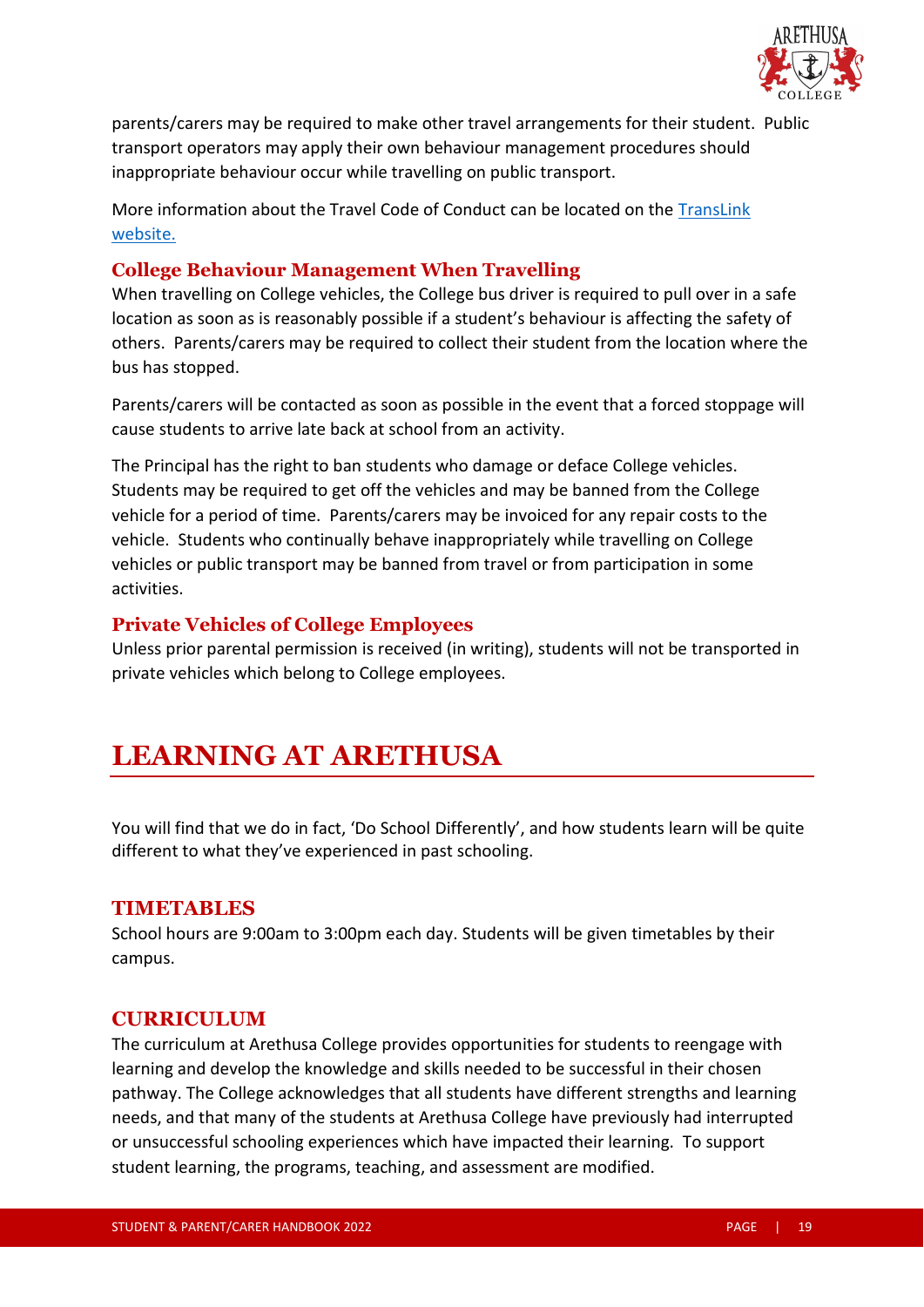

The curriculum at Arethusa College is developed using the relevant Queensland and National requirements and also incorporates opportunities to develop 21st Century Skills, Employability Skills and Global Citizenship.

The learning experiences are separated into Junior School (Years 7 and 8), Middle School (Years 9 and 10) and Senior School (Years 11 and 12) and distinctive programs are offered in each of these.

#### **Junior & Middle School Program**

The Junior and Middle School Program is developed using the Australian National Curriculum. Students study English and Mathematics at a level which is suitable to their needs. They also have the opportunity to experience a modified version of range of other subjects such as Science, HASS, The Arts, Technologies, and HPE.

In addition to this core learning, students participate in a variety of co-curricular activities and projects. These vary between campuses and according to students' needs and interests but may include; woodwork, metal work, working with animals, design and construction, outdoor education, sport, photography, cooking and art.

#### **SET Plans**

All Year 10 students are required to complete a Student Education Training (SET) plan. This will generally be conducted in Term 2. The College encourages the parent/carer to attend the SET plan meeting as well. The SET plan is to assist students to identify their goals, employment & training interests and subject selection for Years 11 and 12. SET plans are reviewed regularly to ensure students are up to date with their core subjects. It is the responsibility of the parent/carer to keep up to date with their student's learning.

#### **Senior School Program**

Senior Students at all campuses have the opportunity to study Essential Maths and Essential English, which provide a foundation of Maths and English. Successful completion of these registered subjects contributes points towards the student obtaining their Queensland Certificate of Education (QCE). Additional subjects are also offered to Senior students. For more information on these subjects, parents/carers are encouraged to contact the Principal at the campus that their student attends.

During their senior years of study, students may also gain credit towards their QCE through undertaking study in recognised Certificate Level Courses and other programs or courses offered by TAFE or Registered Training Organisations, School- based Apprenticeships or Traineeships. These learning options need to be planned in consultation and be formalised through the creation of a Set Plan.

A key focus of the senior program is preparing students for transition into further study or work.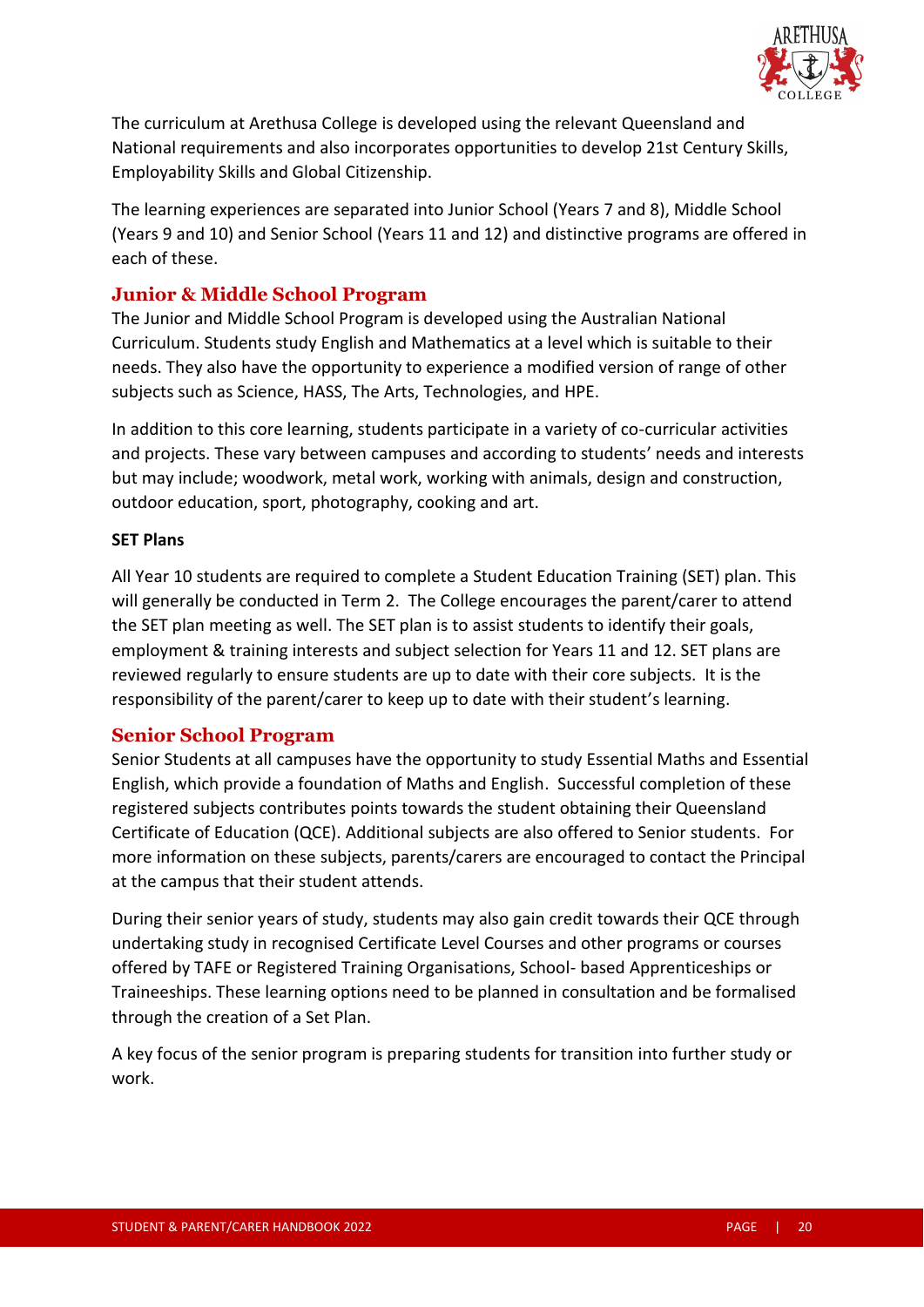

# **COLLEGE PROGRAMS AND ACTIVITIES**

All Arethusa College students participate in a variety of College programs which aim to enhance their social, emotional and educational development and encourage a desire to contribute to society in a positive way. All students participate in these activities as part of the College program.

#### **Personal Development (P.D.) Wellbeing Program**

Arethusa College recognises that the individual is comprised of physical, intellectual, emotional and spiritual dimensions. The purpose of the College's Personal Development (P.D.) Program is to provide students with guiding principles and standards to assist them with their development as a whole person.

All students participate in P.D. lessons which aim to equip them with personal and life skills that can help them develop socially and emotionally. Lessons promote understanding and development in areas such as health and wellbeing, social and emotional wellbeing and personal hygiene. Lessons also aim to equip students with the necessary skills they need for seeking and gaining employment.

The P.D. Program may include activities such as: anger management, resume preparation, citizenship rights and responsibilities, physical fitness training, drug and alcohol education, job interview techniques, health and nutrition, faith and values development.

# **Electives and Excursions**

Electives and excursions are a compulsory part of the College program. These usually occur within the usual school hours of 9am to 3pm.

In the event an excursion needs to occur outside of the normal schedule for elective activities, parents/carers will be notified of the details of the event (eg. departure and return times). Excursions may require parents/carers to complete and sign a permission form.

If for some reason a parent/carer does not wish their student to participate in a particular excursion, they must contact the Principal.

During excursions, students must remain with their assigned group at all times. In the unlikely event a student chooses to abscond from the excursion, parents/carers will be contacted. If the emergency contact persons held by the College are not able to be contacted, the College may contact police to inform them of a missing student.

#### **Camps**

Class camps are an important part of a student's learning experiences and their personal development and may occur throughout the year. Camps and associated activities are intentionally designed to grow students in maturity, confidence and responsibility and develop their ability to work as a team member.

# **White Card in Construction – Induction Training**

Students 14 years of age and over are given the opportunity to complete the White Card in Construction course. Arethusa College subsidises part of the course for students, however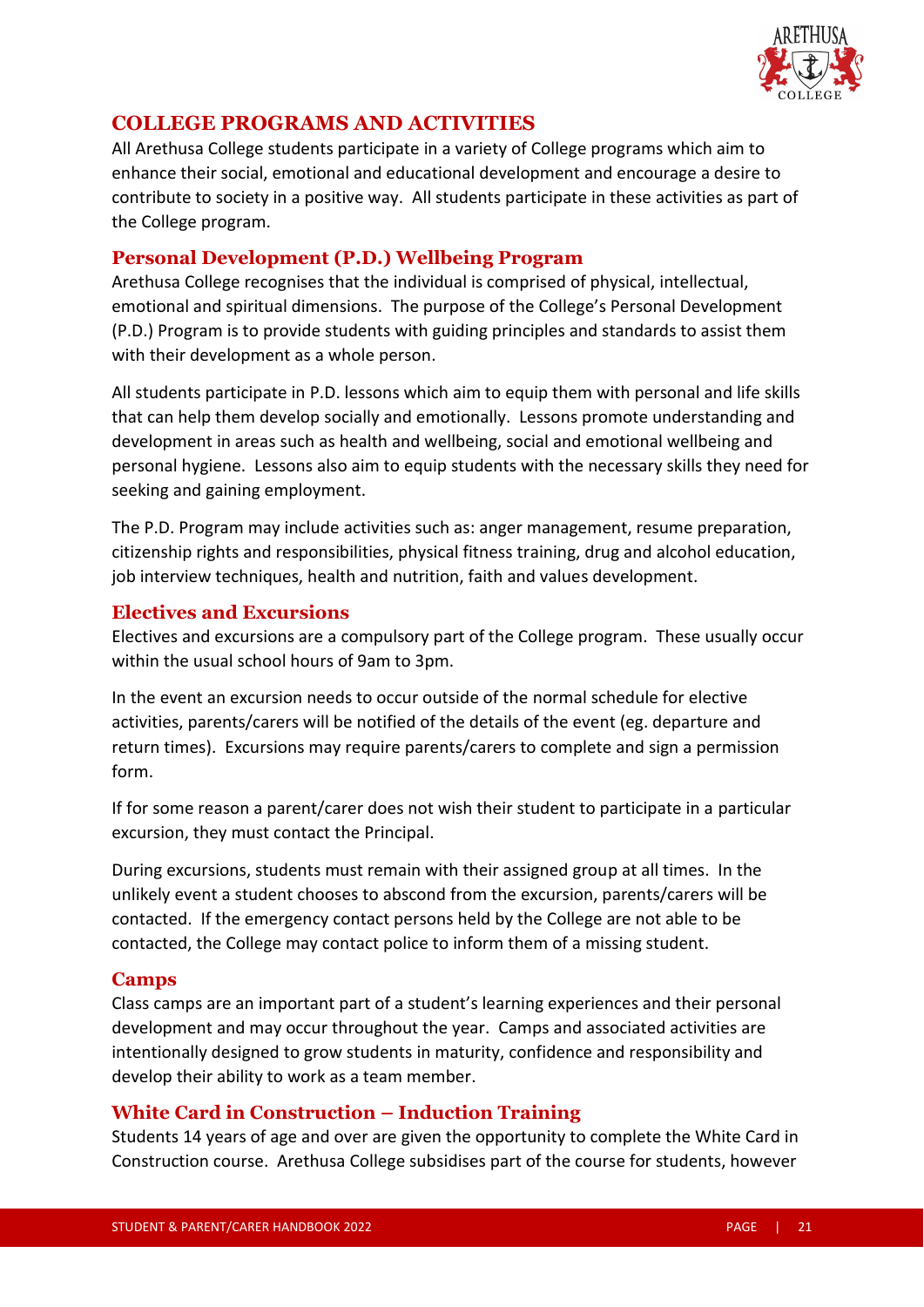

an extra cost of approximately \$40.00 (GST Inclusive) is required to be paid by parents/carers as an external provider delivers the course. The Pathways staff at each campus will send out an email to parents/carers advising when these are scheduled for the year and collect payment for this course.

White Cards are recognised on any construction site around Australia and do not have an expiry date.

#### **CAREER GUIDANCE**

A qualified Career Counsellor is available to students by appointment. Please speak to your Campus Support Officer for assistance in arranging an appointment.

#### **WORK EXPERIENCE**

Arethusa College regards student participation in work experience as extremely important for a student's complete development as a young person. As part of exploring employment interests, it is an expectation that all student in Year 10 participate in "work experience tasters". These will be held from Term 1 to Term 3 to identify interest before SET planning commences.

Work experience can develop students with important communication, organisational and teamwork skills which they will continue to use in everyday life once they leave school. Work experience can also assist students with the transition from life at school into the workplace once they graduate. (Some students attain paid work – while they are still at school – from having participated in work experience. Some students find that the opportunity to do work experience was the steppingstone they needed to get into the workforce). A school-based traineeship/apprenticeship opportunity can be achieved through work experience.

Work experience is a formal arrangement between Work Experience Providers, students, parents/carers and the Principal. Students participate in workplace activities at either a place of paid or voluntary work. Students do not get paid for work experience and can only attend work experience for a maximum of 30 days per calendar year. Insurance is provided for students participating in work experience (insurance restrictions apply for some work experience activities). If you'd like more information please make an appointment with the VET/Transitions Co-Ordinator and/or the Principal.

Students are encouraged to find their own work experience placements - students, parents/carers should speak with a College employee or the Principal about how to do this. The College can assist students if they are having problems or need guidance in finding or contacting a Work Experience Provider. All work experience placement must be approved by the Principal.

The College contacts and speaks regularly with Work Experience Providers, seeking feedback on various aspects of a students work experience placement such as their work ethic, attitude, willingness to learn, participation, safety and respect.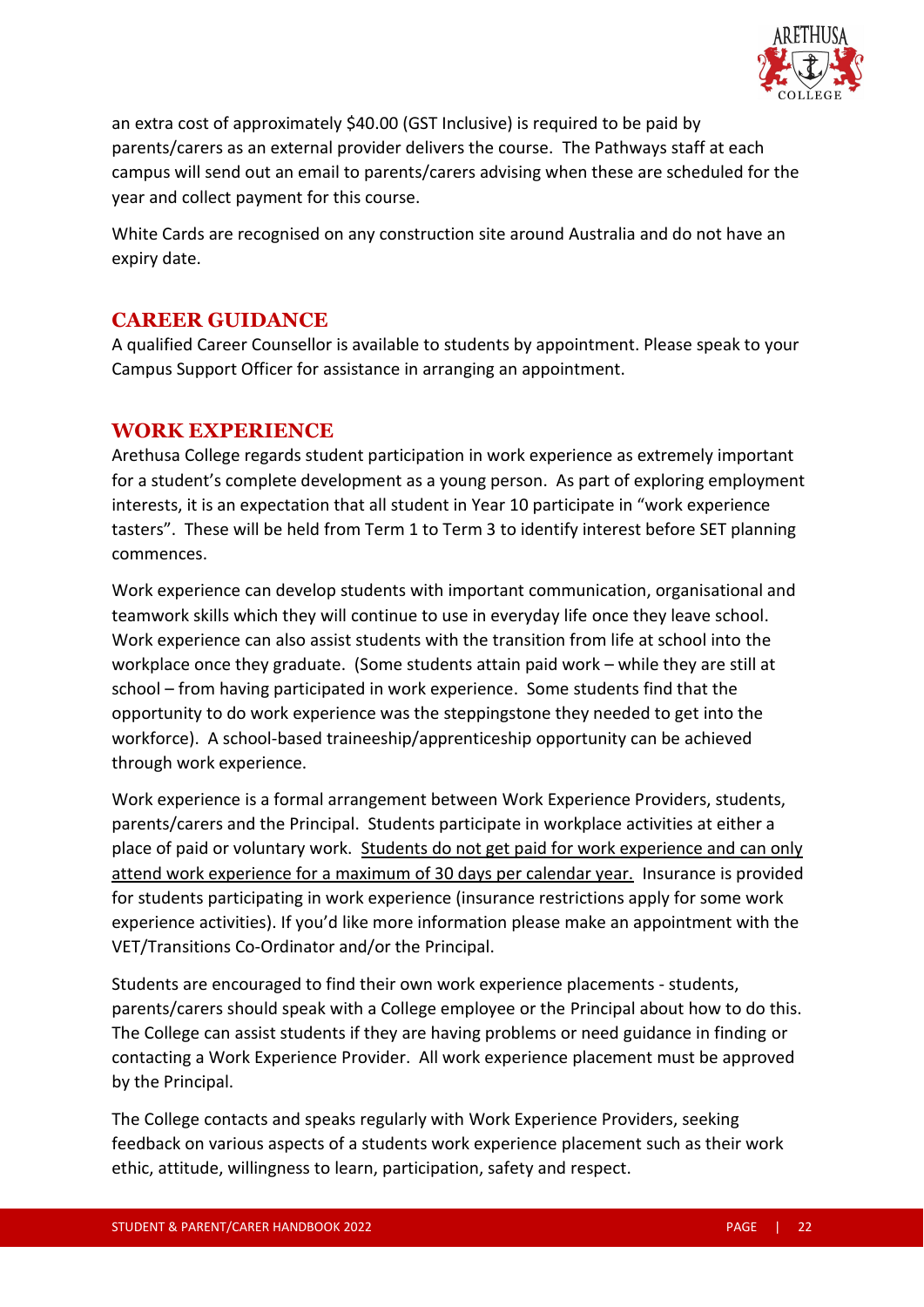

# **VOCATIONAL EDUCATION & TRAINING (VET) PATHWAYS**

The VET Department supports students who have chosen to complete vocational qualifications or school-based traineeships and apprenticeships. The team provide students with guidance regarding VET pathways, liaise with industry to source traineeship and apprenticeship opportunities or work placement for students and complete administration related to these opportunities.

Students who engage in a School-based Apprenticeship or a Traineeship are generally required to attend a place of employment as part of the qualification or statement of attainment stated in their contract.<sup>5</sup> The times in which the student will be required to attend the workplace will be negotiated by the employer, student and in conjunction with the Principal. An 'off-the-job' component of the apprenticeship or traineeship can be undertaken at school, to give the student the best possible opportunity to complete course units and provide them with any learning support

Opportunities for School-based Apprenticeships or Traineeships or VET courses are advertised through a variety of agencies and training organisations. Parents/carers or students should discuss opportunities for School-based Apprenticeships or Traineeships or VET courses with the VET/Transitions Co-ordinator as part of their educational program with Arethusa College. Appointments can be made with the VET team by contacting BHUB 07 2000 0200. Please note - Arethusa College does not provide the School-based Apprenticeships or Traineeships.

Parents/carers and students can find more information about School-based Apprenticeships or Traineeships on the Department of Education and Training's Apprenticeships Info website.<http://apprenticeshipsinfo.qld.gov.au/school-based/index.html>

#### **Structured Work-Place Learning**

All Year 11 and 12 students who are engaged in on/off campus VET courses are strongly encouraged to participate in work experience. Students can request an appointment to speak with the VET/Transitions Co-ordinator about this.

#### **Employment Opportunities**

Under the Child Act, students are not able to engage in employment during school hours whilst at school. A school-based traineeship/apprenticeship is the only approvable employment. This allows students to focus on their education. Please talk to the Principal if your student is currently working during school hours.

# **HOMEWORK**

Student home learning is not compulsory and is at the discretion of the student and their family.

<sup>5</sup> *Further Education and Training Act 2014* (Qld) s55.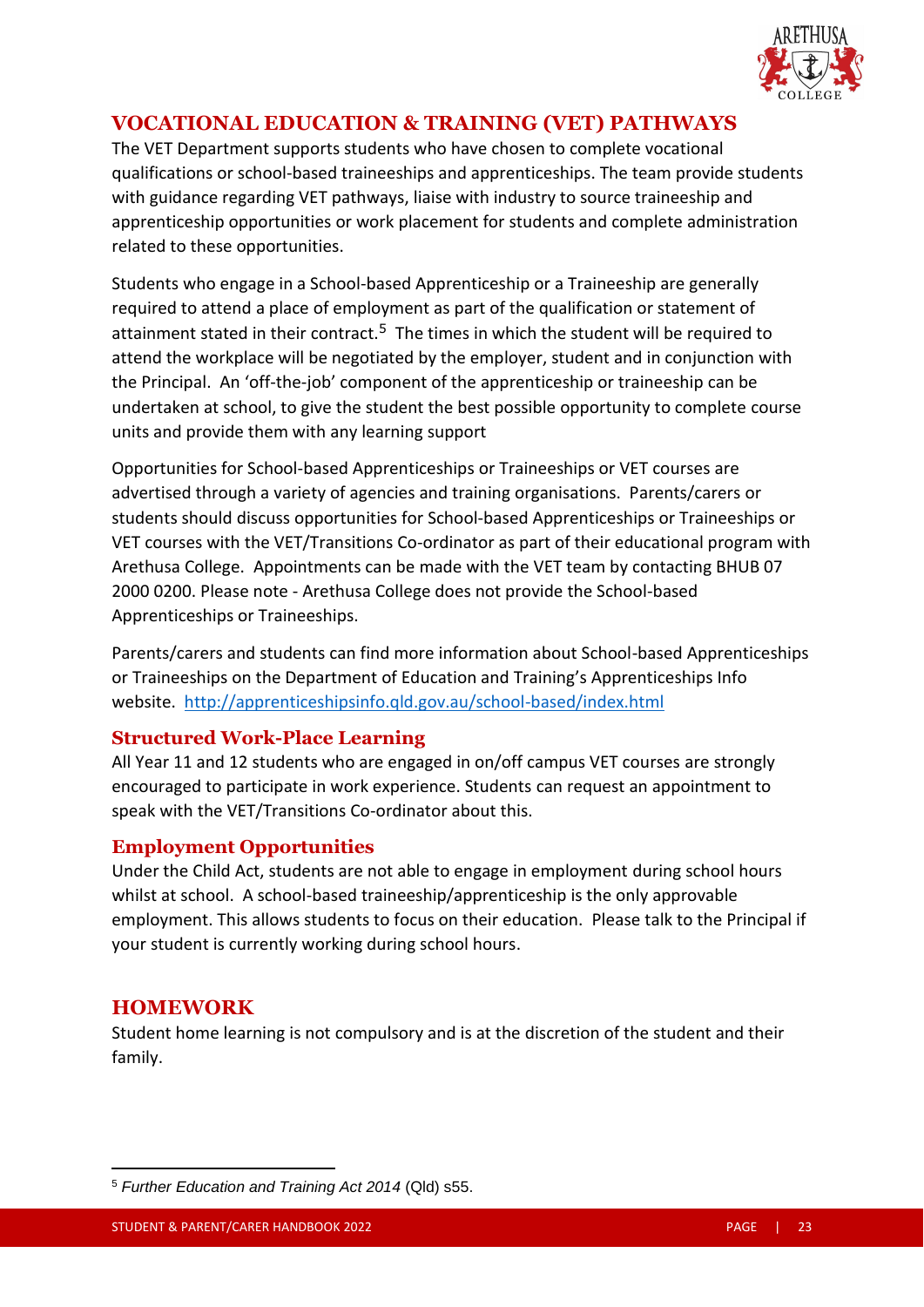

# **ASSESSMENT AND REPORTING**

Student assessment is undertaken as required by the subject syllabus or course requirements. Teaching staff consider student needs and/or individual learning plans when planning and administering assessment tasks. This means that a student may have options regarding the type of task they complete and how it is presented.

Assessment is designed to monitor student progress, give students and parents feedback on the student's progress and plan for future learning experiences.

As each student is working to their own ability and according to their individual learning needs, teachers closely monitor completion of assessment pieces to ensure that students are given opportunity to complete their units of work. If a student misses an assessment task another opportunity to undertake the assessment can be arranged.

#### **Report Cards**

Report Cards are issued at the end of each Semester (twice a year). TAFE and other Registered Training Organisations issue their own independent reports for students who have participated in courses external to Arethusa College.

We strongly believe that students should be working at a level that is suited to their needs and be given every opportunity to progress and achieve success at school. In our classes we cater for students working at many different levels and have individualised programs to reflect this. This means that report cards therefore reflect a student's own individual learning journey.

Middle School students are assessed against the Australian Year Level Achievement Standard for the year level that the student is working at. Students may be working at different levels for different subject areas. Reading the subject descriptions for each learning area on the report card will give an accurate indication of what the student knows, can do and what learning experiences they participated in during the semester. Due to the report cards being individualised, it is not helpful to compare report cards between students; a result of 'B' on one student report is not necessarily equal to a 'B' on another student's report.

In addition to reporting on the academic learning of students, the report also gives a broader picture of student life at Arethusa. We hope that you and your student can see change and growth over each Semester.

If you would like to discuss your student's learning, please make an appointment to see their teacher.

# **GRADUATING YEAR 12 STUDENTS – COMPULSORY ATTENDANCE**

Graduating year 12 students must attend the last day of school in order to officially graduate and be eligible to receive their Senior Statement.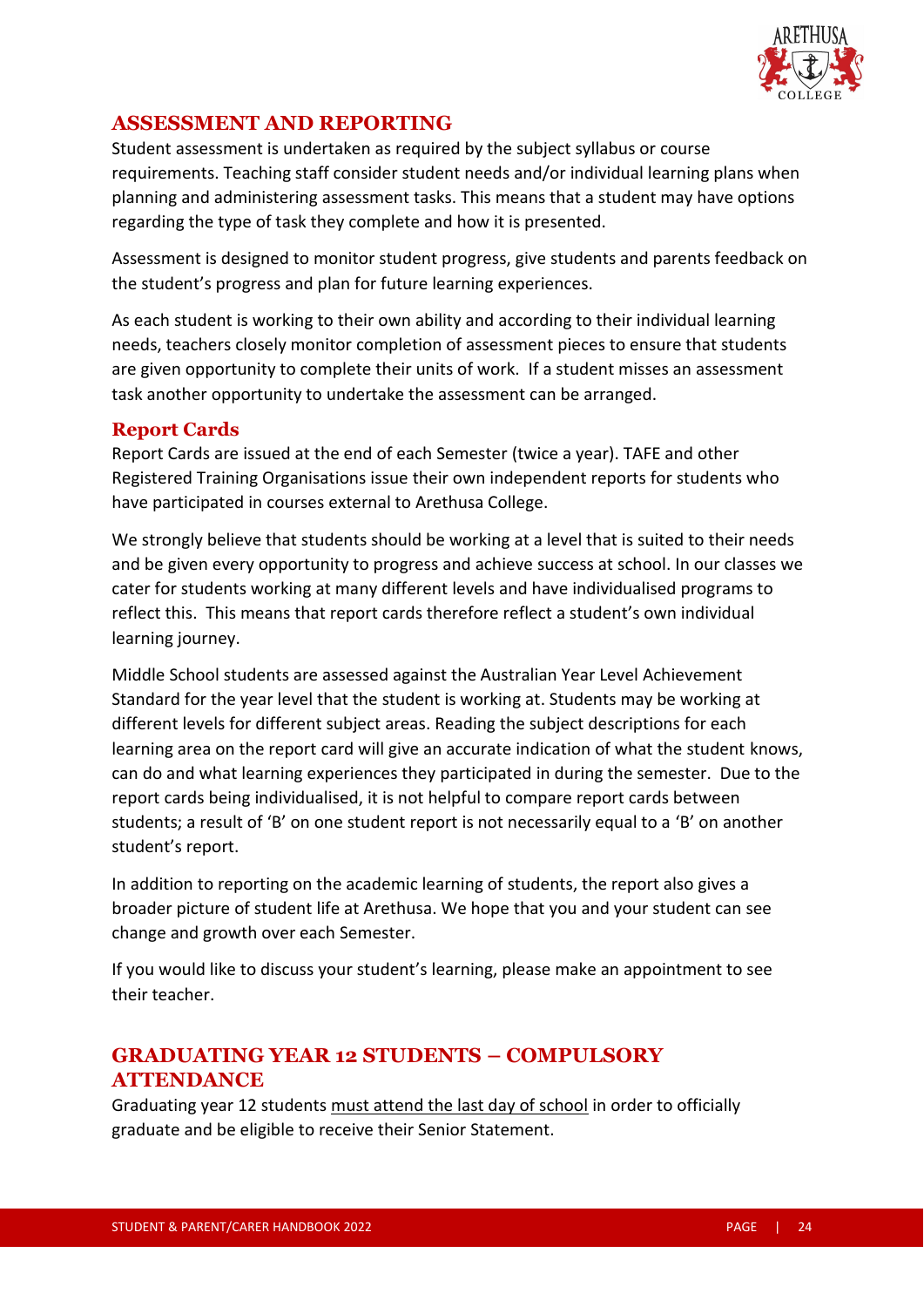

# **USE OF TECHNOLOGY**

Computers and other information technology resources at Arethusa College are intended for learning purposes. When using global systems such as the Internet, it is impossible for the College to screen or filter out all material, which may be inappropriate or offensive. It is therefore the responsibility of each student not to initiate access to such material or distribute such material by copying, storing, printing, or any other means. The student will be expected to behave in an appropriate manner when using these resources and are expected to:

- Take care of computers, keyboards, printers, iPads and other accessories
- Leave the computer area/s tidy
- Do not copy software or alter any of the settings on any computers or other digital resources
- Do not eat or drink near computers or other digital resources

When using the Internet, the student is expected to:

- Only access material which will help with the student's schoolwork and that has been approved by the teacher
- Not access a site that is deemed inappropriate or offensive by the College
- If a permitted site has material which seems inappropriate, offensive or may offend people, close down the site and report the incident to the teacher present
- Inform the teacher if the student is aware of another student nearby not using the computer or digital resources correctly.

#### **VIEWING OF MULTI-MEDIA RESOURCES**

During the curriculum delivery, students may view movies and television shows that have a G, PG and M rating. Care is taken to ensure students only view programs that support their learning. If a parent/carer has any concerns in relation to their student viewing 'M' rated material, the parent/carer can contact the Principal to discuss this matter.

# **STUDENT RESOURCE LEVY**

Students who attend Arethusa College are required to pay a School Resource Levy. This is \$250 per term, equating to \$1,000 per year. The Sports and Adventure Academy have an additional \$200 levy per term.

This levy can be paid each term, in weekly instalments via a Direct Debit instalment plan or upfront at the beginning of the school year. A 10% discount will be offered to families if upfront payment of the full year's resource levy is paid.

The levy is due at the start of each term and if this has not been paid, the student may not be able to attend the College until the payment has been received. Students will also not be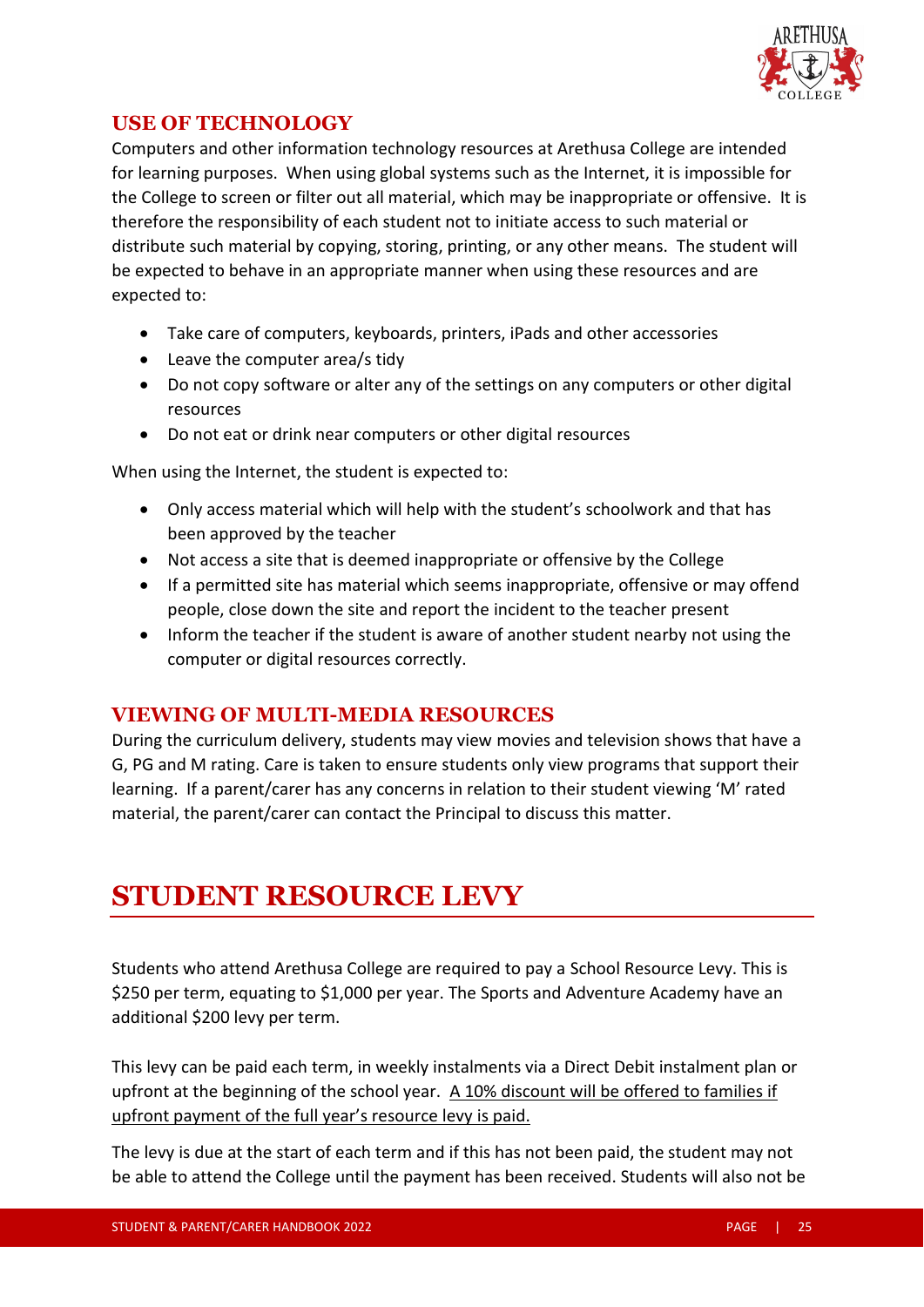

permitted to attend camps, excursions or other College events if fees are not up to date or if a working payment plan is not in place.

**Please note:** If you would like to set up a direct debit for payment of the levy, the paperwork is available from the College office at each Campus or contact our Student Accounts department.

# **HEALTH AND SAFETY**

# **SMOKING**

Arethusa College does not condone the use of cigarettes for underage students; however we recognise that a small number of our students do choose to smoke. The campus Principal works with each student and their guardians to remove any obstacles that prohibit students from attending school due to not being able to smoke at school.

- Cigarettes and lighters are handed in at the beginning of the day
- Vaping and use of all other substances are banned on campus

#### **DRUGS**

The Arethusa College *Drugs Policy* defines a drug as 'any substance which affects physical or mental functions'. As such, drugs include a range of materials, many of which are legal from a culture point of view, but prohibited and illegal from possession and / or use at school. Prohibited substances include alcohol, tobacco products as well as solvents and other inhalants.

No-one is permitted to bring or use illicit drugs at school or at any school activity / event, nor are they permitted to come to school under the influence of illicit drugs or prohibited substances. Arethusa College has a responsibility to the College community as a whole and should a situation arise where a student or a person is or is suspected to be involved with, or affected by illicit drugs / prohibited substances, College employees will seek to ensure the safety and wellbeing of the drug affected person, but also the safety of the whole school. Police and / or emergency services may be contacted. Parents/carers can discuss any concerns with the Principal who may assist them with seeking help through relevant agencies.

# **ILLNESS AND MEDICATION**

If your child is ill, it is advisable to keep them home to recover. Please notify the school of the child's absence by contacting BHUB 07 2000 0200. Parents/carers are asked to keep the school informed about when their student is expected to return to school.

A doctor's *Medical Certificate* may be requested by the school when students have been **absent for 2 (two) consecutive school days or more.** Parents/carers are recommended to request a medical certificate from the doctor, even if they have taken their student to see a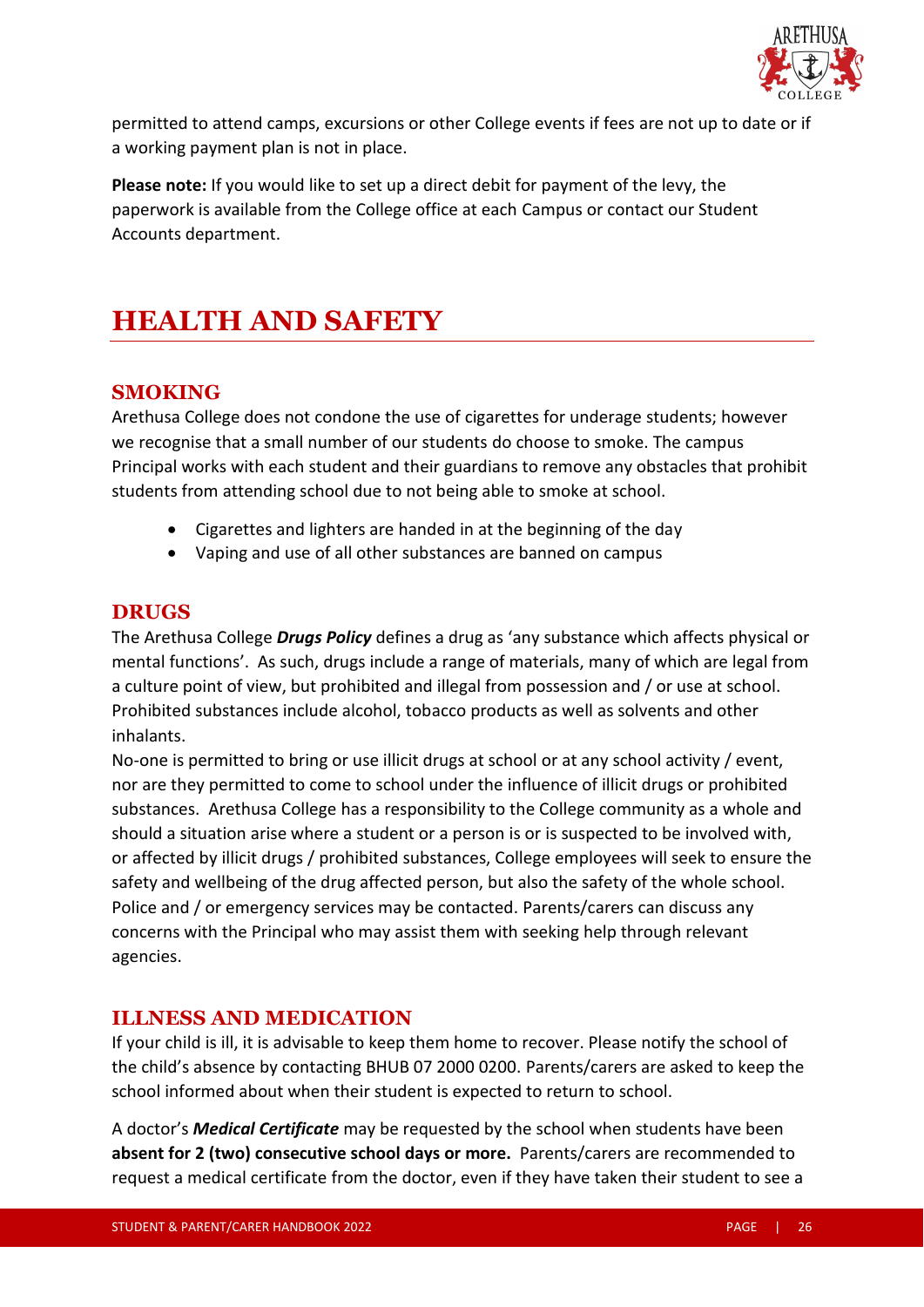

doctor after only one or two days of absence. This helps the school validate student absence due to sickness at times of mandatory reporting.

Parents/carers will be contacted if their student becomes sick or unwell while at school. Parents/carers will be required to come and collect their student or make other travel arrangements for their sick student to get home. The College does not allow sick or unwell students to remain at school.

#### **Use of Prescribed Medication at School**

We understand that some students need to take prescribed medication while they are at school. This may be for a short period of time while treating a temporary illness or on a more permanent basis.

A *Medication Request Form* must be completed by parents/carers and returned to BHUB or relevant campus.

The College will only administer medication prescribed by a medical practitioner and in its original packaging; patient details and dosage instructions must be clear on the packaging. The College will not administer medication that does not provide clear details or is not in its original packaging. Tablets needing to be administered in 'half' / 'quarter' doses, must be provided to the College pre-cut in their correct dosage. The College will not administer tablets not in their correct dosage.

Parents/carers are responsible for ensuring that prescribed medication for their student does not expire and ensuring that the school is supplied with the required medication. Should the medication supply held by the school run out, the school will assume that the student no longer requires the medication.

Parents/carers are responsible for collecting any unused prescribed medication at the end of the school year or when their student exits the College. Any uncollected medication will be disposed of at the end of the school year.

Select College employees are responsible for the secure storage and administering of prescribed medication to students during school hours (including during school camps, excursions, etc.). Students registered with the school to regularly take prescribed medication will have their *Medication Dispense Register Form* updated each time they are administered their prescribed medication.

Parents/carers are responsible for informing the College about any changes to their student's prescribed medication and medical needs and will be required to complete a new *Medication Request Form* before the school will administer changed medication to their student.

In cases where the student needs to **keep their prescribed medication in their possession** while at school (e.g. a puffer for Asthma relief, an Epipen for allergies, etc.) the parent/carer is still required to complete a *Medication Request Form*.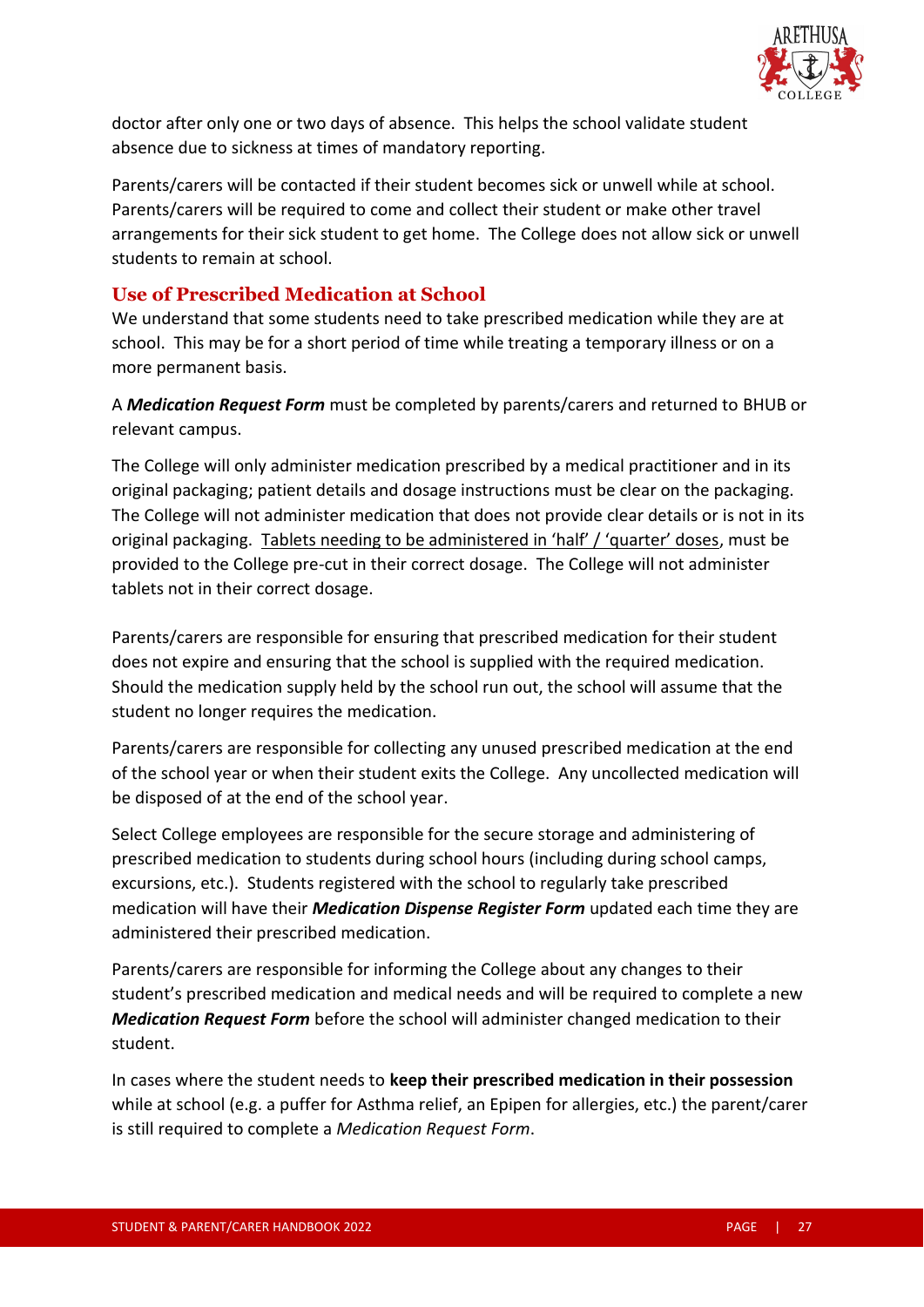

#### **Paracetamol (Panadol)**

The College will only administer paracetamol to students where parents/carers have given written consent for the school to do so. Before administering paracetamol however, the school will still contact parents/carers to confirm that the student can be given paracetamol (the school needs to confirm that the student is not on other medication, has already taken paracetamol, etc.).

#### **SUN SAFETY**

Arethusa College encourages students to be sun smart and provides sunscreen for students to use; however, it is the responsibility of the student to bring and wear a hat and to ask for sunscreen as required.

#### **STUDENT INJURIES**

The College has a policy that College employees follow should a student sustain an injury at school. The majority of College employees hold First Aid and CPR qualifications. College policy is to contact parents/carers for known/reported injuries sustained by students. An ambulance will be called as a precaution if there is any doubt about the nature or severity of a student's injury.

First Aid may be provided at school. In the cases of serious injury or illness, parents/carers will be requested to take students to a doctor or to hospital by ambulance if necessary. Where there is an emergency, the school will arrange for an ambulance to attend the scene, and if necessary, the ambulance will take the student to hospital.

# **WORKPLACE HEALTH AND SAFETY**

Everyone at Arethusa College is required to follow health and safety rules. Students must follow instructions given by College employees or other people working at the College (i.e. trainers, volunteers, etc.) to ensure the health and safety of themselves and others. Under the College's health and safety rules, students are required to:

- Dress in appropriate and safe clothing (see Uniforms and General Dress Standards in this handbook).
- Follow all health and safety instructions given by College employees and others working at the College.
- Use the Personal Protective Equipment (PPE) provided.
- Not place their own safety or other people's safety at risk by their actions.
- Follow all health and safety signage.

A copy of the College's Workplace Health and Safety policy can be requested by contacting the BHUB.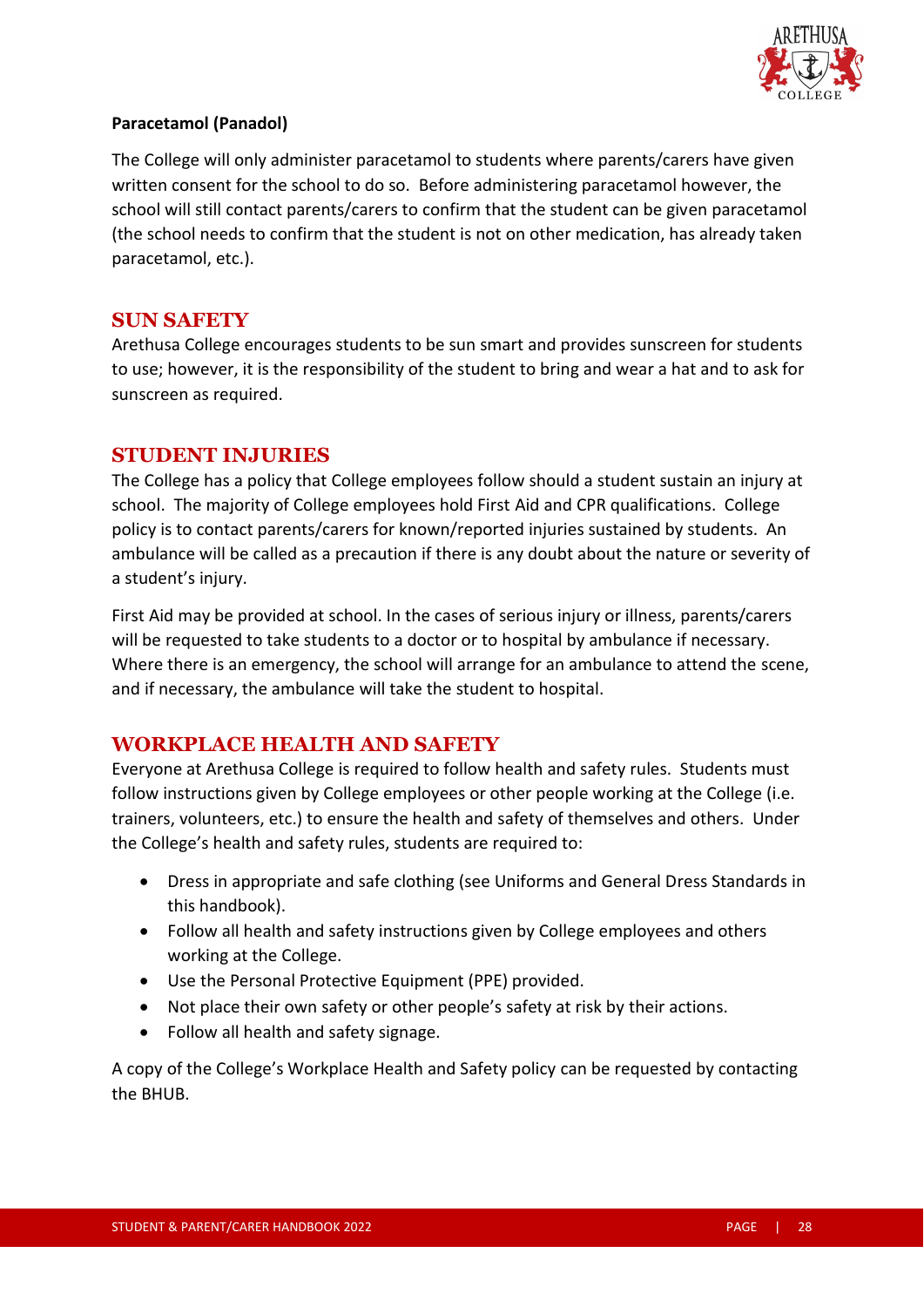

# **PERSONAL PROPERTY**

Students should not bring large sums of money or valuable items to school. Arethusa College does not accept any liability for damage to or loss of personal and valuable items which students choose to bring to school. The College strongly recommends that students do not bring personal and valuable items to school.

### **LOST AND FOUND**

Students who have lost an item should tell a College employee as soon as possible to see if the item has been handed in. Students claiming a lost item will be required to give an accurate description of the item, if their name is on it, when and where it was lost, etc.

The College will store lost property items until the end of each school semester after which time, any unclaimed items will be disposed of.

#### **DAMAGE TO SCHOOL PROPERTY**

Consequences will follow for students who choose to intentionally damage College property. Students will be responsible for compensating the College for any wilful damage costs resulting from their behaviour and actions. The parent/carer of the student will be invoiced for the amount that it has cost the College to repair the damage.

There may also be times in which the College will need to notify police about the wilful damage.

# **OUT OF BOUNDS AREAS**

Each Arethusa College campus has areas that are deemed 'out of bounds'. Students are shown areas of the school campus where they are not permitted to enter unless accompanied by College employees. Some out of bounds areas consist of properties which do not belong to the school. These areas are *always out of bounds,* and students who choose to enter these areas without College approval may be held liable for trespassing.

# **STUDENT WELFARE AND SUPPORT**

# **CRITICAL INDICENT MANAGEMENT**

In the event of a serious or critical incident, the first and foremost responsibility of the College is to safeguard students. Parents/carers will be contacted in due course, as soon as possible, should such an event occur.

The Executive Principal along with the college Board of Directors will be responsible for managing and disclosing any information to the media about a critical incident, while the Principal will oversee the management procedure of the situation for the College group – students, employees, volunteers, parents/carers, etc.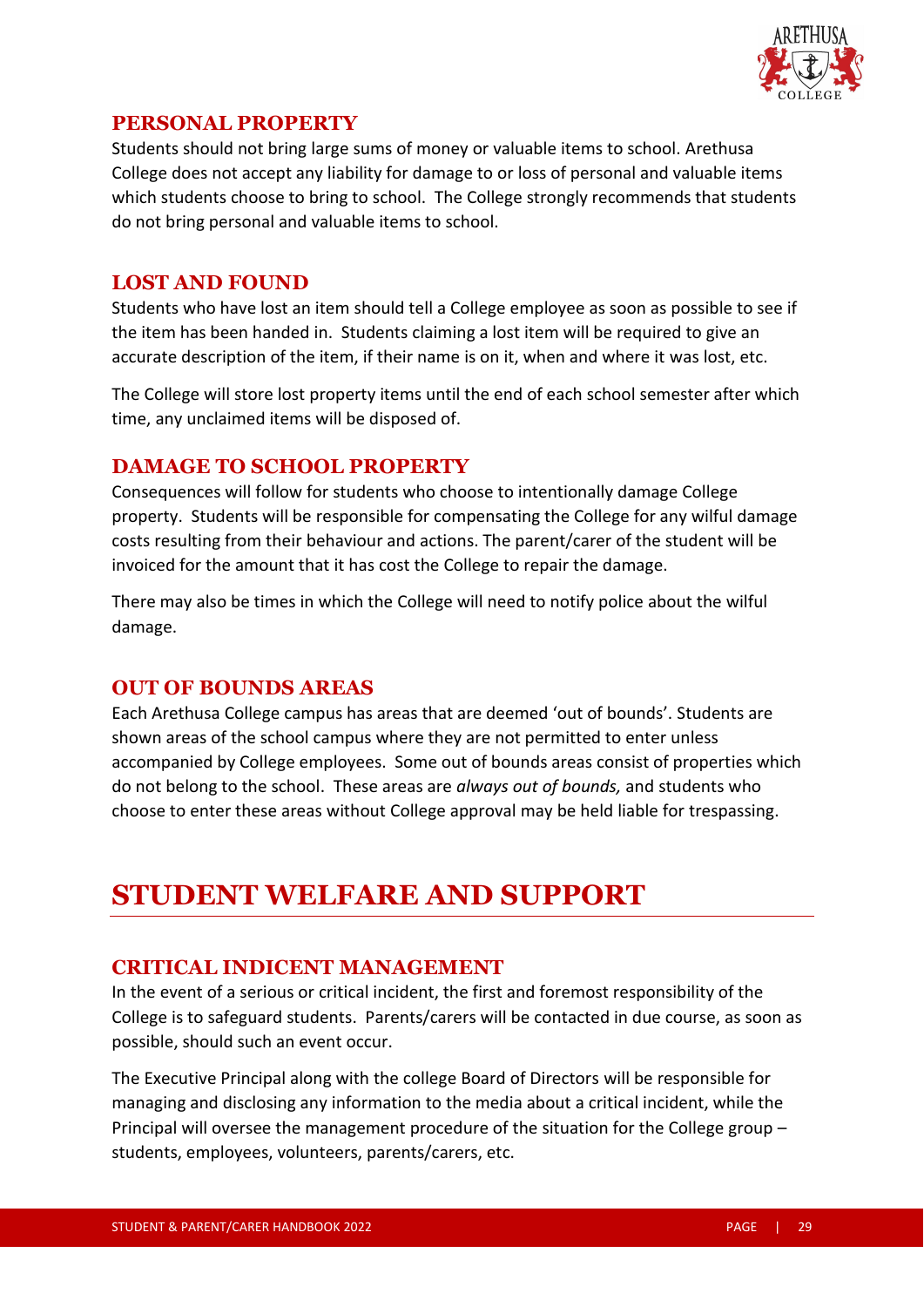

# **CHILD PROTECTION**

The wellbeing and safety of Arethusa College students is of primary importance to the school. The College will seek to ensure the protection of students from harm as far as is reasonably possible by implementing risk management strategies, practices and procedures which promote the wellbeing of students.<sup>6</sup>

College employees are required to ensure that their behaviour and conduct towards students and their relationships with students, reflect the proper standards of care required when working with students and young people.

The College has a duty of care to its students and is required by law to report to relevant authorities any suspected harm or sexual abuse to a child under the age of 18 years.

#### **What does the College mean by harm?**

The Department of Communities, Child Safety and Disability Services Queensland provides that there are four different types of child abuse – physical, sexual and emotional / psychological abuse and neglect. Child abuse can occur through a single incident, or it can be a number of different incidents that take place over time.<sup>7</sup>

#### **How does the College seek to protect students from harm?**

Please refer to the College's [Child Protection Policy](https://www.arethusa.qld.edu.au/policies/) for information. The policy covers the actions the College must take if a College employee or a parent/carer becomes aware of, or reasonably suspects that, a student has been harmed by a College employee, a person from outside of the College, by the student themselves or by other students.

#### **Information for Students**

Every young person and student has the right to feel safe and free of harm while at Arethusa College or during their life outside of school.

#### **Who should I tell if I am not feeling safe at school or at home?**

Any College employee or an adult who you trust. For example, this may be your class teacher, a support staff member, your Principal or someone who works at the front office.

Staff at Arethusa College are trained to listen and talk with students who are experiencing different concerns.

If you do not feel like talking to a College employee you may like to write a letter to them instead.

#### **What will happen if I report to a College employee what is happening to me?**

If the concern is worrying you but not causing you immediate harm, the College employee will discuss with you ways you might be able to solve the problem. If the College employee

<sup>6</sup> *Working with Children (Risk Management and Screening) Act 2000* (Qld) s 171.

<sup>7</sup> <https://www.csyw.qld.gov.au/child-family/protecting-children>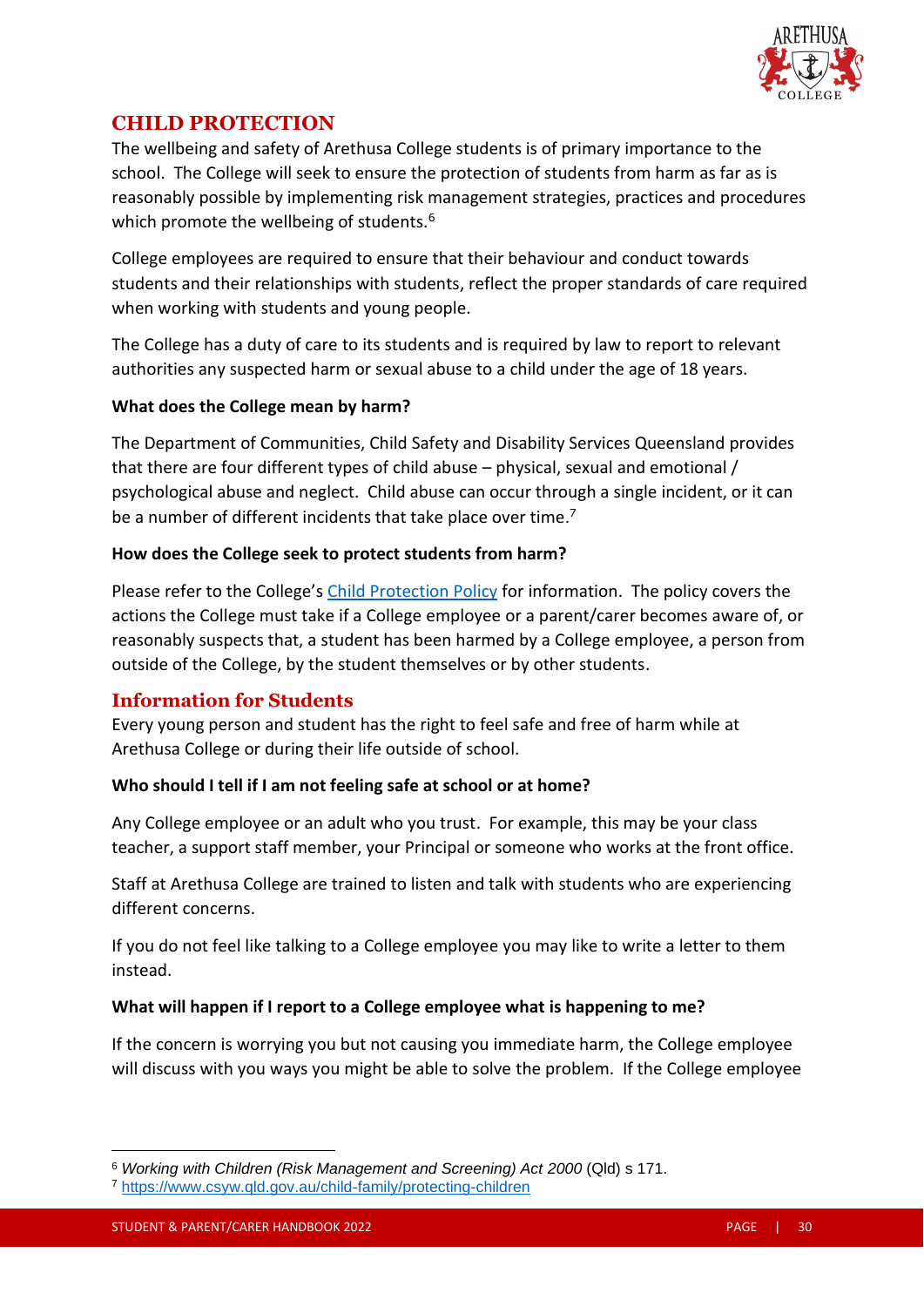

believes you are being harmed, or are in danger of being harmed, they have a responsibility to report it to the Principal and in some cases, report it directly to child authorities.

#### **What if I don't want the College employee to tell the Principal?**

The College employee will try to keep your concerns confidential as much as possible. However, if the College employee is aware or reasonably suspects that harm or sexual abuse has occurred, the law says they must report it to the Principal.

#### **Harming behaviour by other students**

Forms of harming behaviour *may* include:

- **Physical behaviour:** e.g. Pushing, shoving, fighting, punching and other unwelcome physical contact used to intimidate or hurt others.
- **Verbal behaviour**: e.g. Put-downs, teasing, name calling, sexual comments, etc.
- **Non-verbal signals:** e.g. Looks and body language used to intimidate or silence a person.
- **Extortion:** e.g. Forcing other students to hand over lunches, money etc.
- **Exclusion:** e.g. Deliberately and unnecessarily excluding others from social activities, spreading rumours, etc.

#### **EMOTIONAL WELLBEING FOR STUDENTS**

Some students may experience some physical, social or emotional difficulties which can affect their learning. Parents/carers are encouraged to either seek independent help for their student or talk to College employees about their concerns. College employees will seek to assist parents/carers and students and may suggest options for parents/carers or students to access external support agencies.

# **BULLYING AND CYBERBULLYING**

Bullying is the repeated and intentional behaviour of causing fear, distress or harm towards another person that involves an imbalance of power. It can involve humiliation, domination, intimidation, victimisation and harassment. Cyberbullying is bullying that is done through the use of technology and can take place on social media, messaging platforms, gaming platforms and mobile phones.

Arethusa College's policy regarding bullying states that every student has the right to feel safe and free from harm while at school. The College expects students to respect College employees (and volunteers) and their fellow students. If a student is feeling unsafe or a parent/carer feels any student is unsafe, please contact the Principal or another staff member immediately. Arethusa College's Anti-Bullying Policy is available, if you wish to have a copy, please contact BHUB.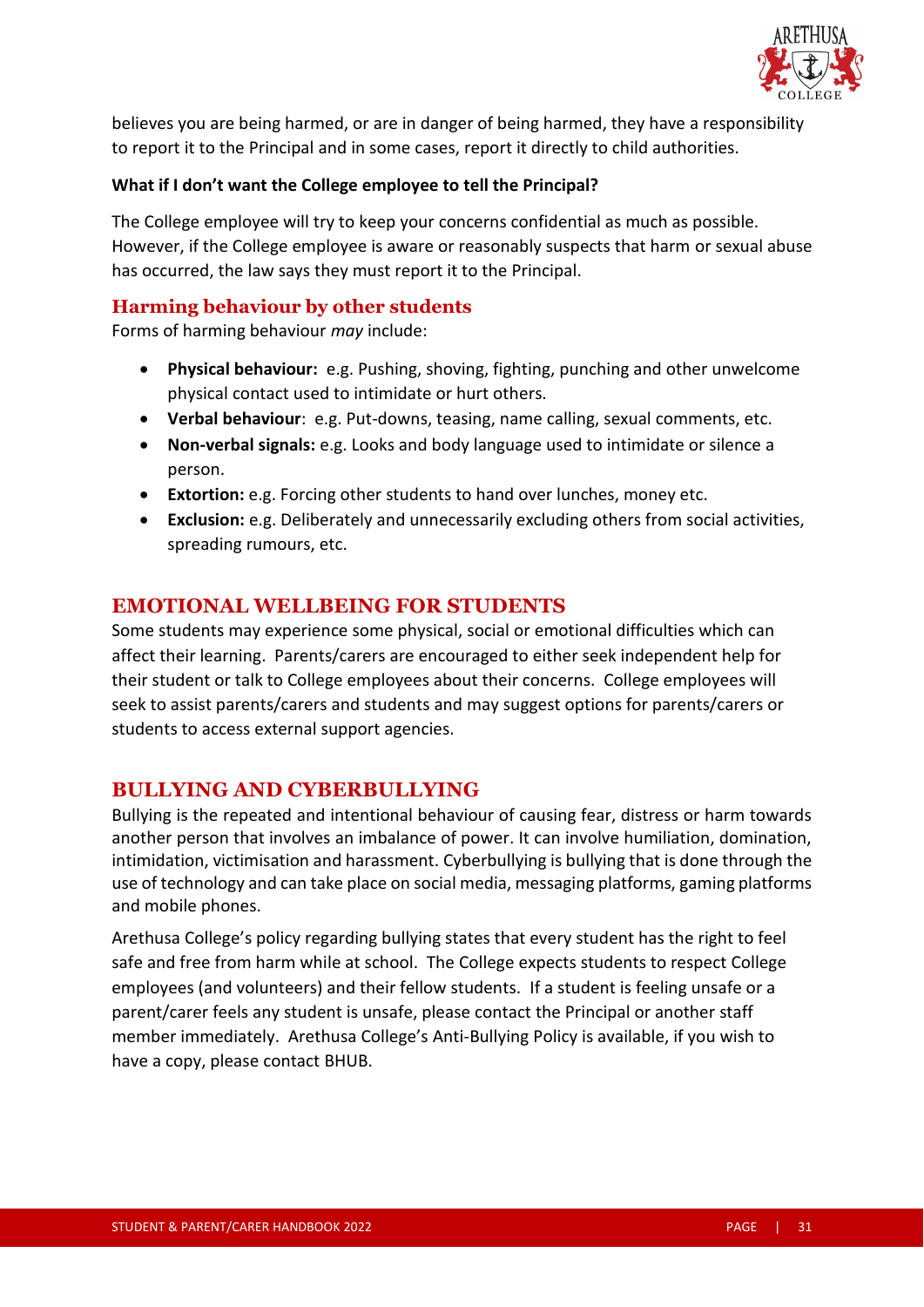

# **HARRASSMENT**

Arethusa College is committed to providing a safe College learning and working environment that is based on mutual respect and is free from harassment. Harassment is not acceptable in any circumstances and will not be tolerated.

# **ASSAULT**

Arethusa College is committed to providing a safe environment free from assault for all our students, workers and visitors. Assault and all other forms of violence are unacceptable and will not be tolerated at Arethusa College.

# **RESTRAINING STUDENTS**

In extreme cases where a student is deemed to pose an immediate danger to themselves, others, or the event of an emergency, College employees may restrain a student. The act of restraining students is generally a rare occurrence and is only ever carried out for safety purposes - it is not about discipline or punishment; it is about personal safety.

# **KEY STUDENT SUPPORT SERVICES**

Student well-being is a priority for Arethusa College and we have Chaplains, Counsellors, Social Workers, Inclusive Education and Support Staff available as required.

# **ARETHUSA COLLEGE POLICIES**

Arethusa College policies are available from the Principal or by contacting BHUB. Some of these policies include:

- Anti-Bullying Policy
- [Child Protection Policy](https://www.arethusa.qld.edu.au/policies/)
- [Complaints Handling](https://www.arethusa.qld.edu.au/policies/) Policy
- Disabilities Policy
- Drugs Policy
- Risk Management Policy
- Sexual Harassment Policy
- [Privacy Policy](https://www.arethusa.qld.edu.au/policies/)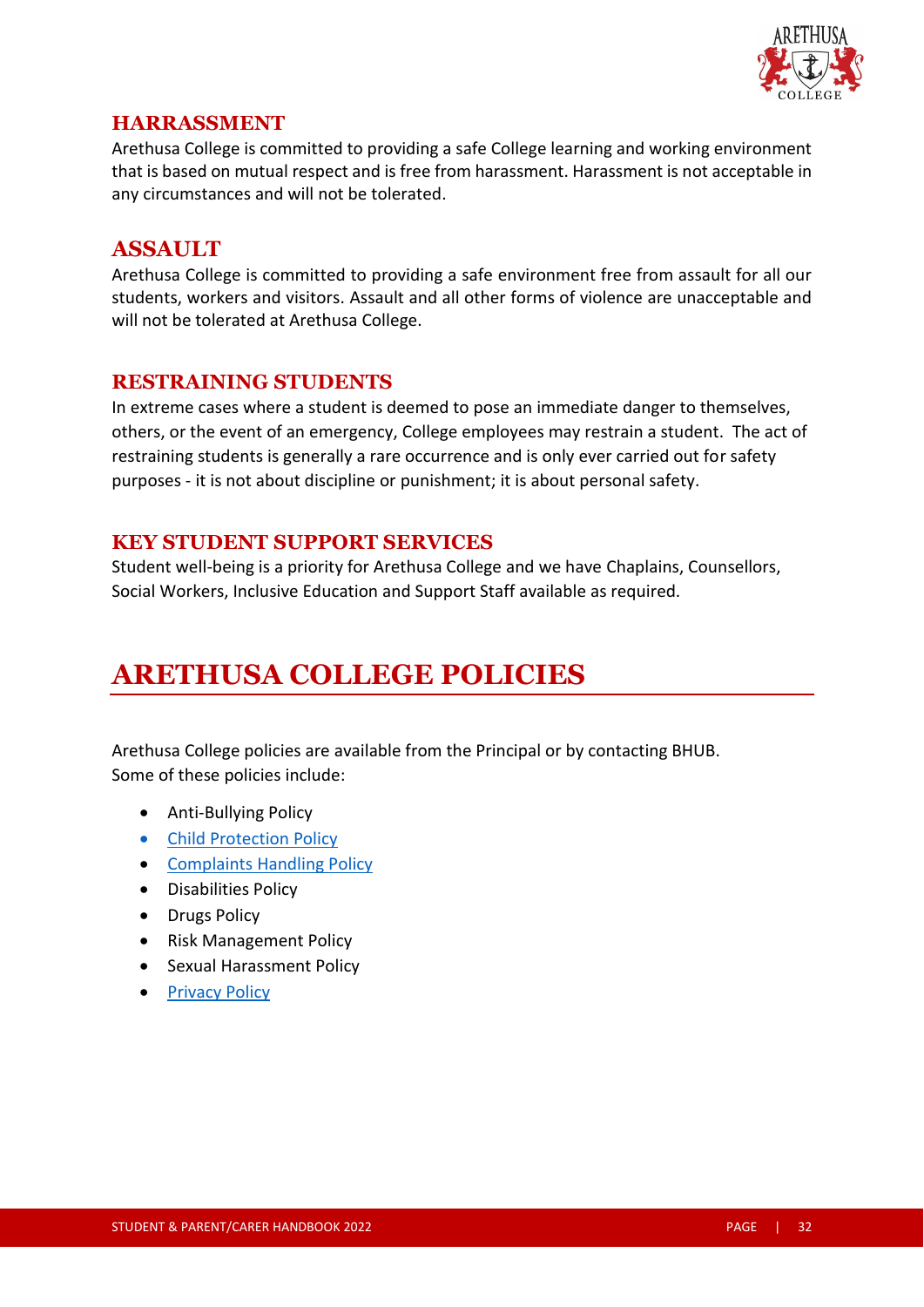

# **APPENDICES**

# **APPENDIX 1 – FREQUENTLY ASKED QUESTIONS - ATTENDANCE**

1. What reasons does the College consider 'unapproved absences'?

According to the government guidelines 'unapproved absences' may include:

- Leisure activities (e.g. shopping)
- Visiting friends and relatives
- Going on holidays
- Sleeping in
- Not wanting to attend the school activity
- Working (unless approved by the College)
- Staying home to do housework or spend time with family
- Birthdays
- Not attending
- 2. What reasons will the College accept as 'approved absences'?

According to the government guidelines, 'approved absences' may include:

- Sickness/Illness
- Ongoing health conditions (e.g. mental health)
- Transport difficulties
- Specialist appointments
- Complex family reasons
- Appointments with government agencies
- Other reasonable excuses
- 3. If my student has been away, do I have to give a reason why?

Parents/carers are required to provide clear reasons for absences and the dates that the reason applies to. This information assists the College to determine if the reason is 'approved' or 'unapproved'. Inadequate information may result in the absence being marked as 'unapproved'.

4. How long do I have to provide the College with a reason?

Parents are encouraged to notify the College by 10am if a student will be absent from school. Failure to do this will results in an absentee text being sent out.

5. What happens if I do not provide the College with a reason for my student's absence?

The College will mark any absences without a reason as 'unexplained absence'.

6. When do I need to provide a medical certificate?